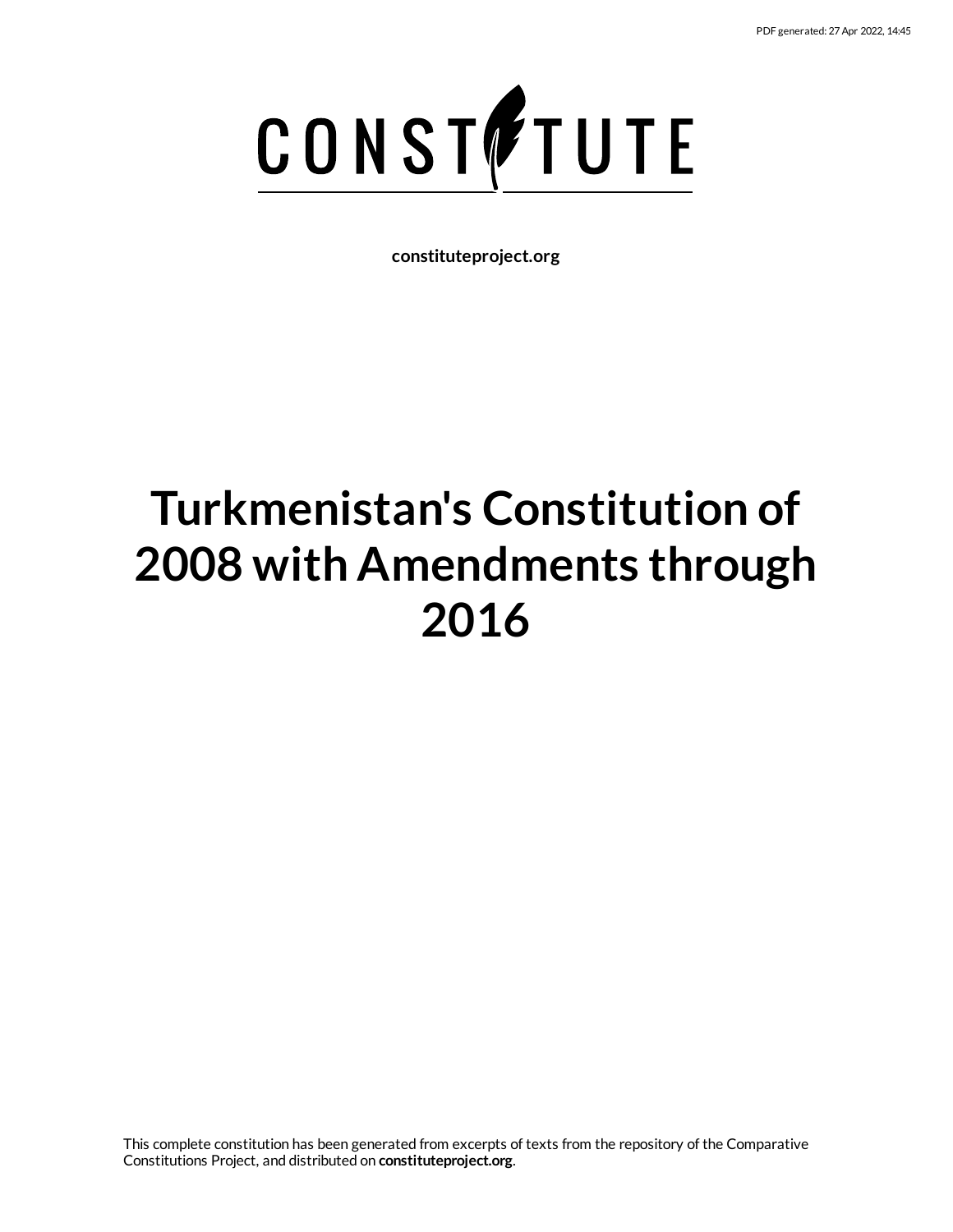# Table of contents

| SECTION I. FUNDAMENTALS OF THE CONSTITUTIONAL SYSTEM OF              |  |
|----------------------------------------------------------------------|--|
|                                                                      |  |
|                                                                      |  |
|                                                                      |  |
|                                                                      |  |
|                                                                      |  |
|                                                                      |  |
|                                                                      |  |
|                                                                      |  |
|                                                                      |  |
|                                                                      |  |
|                                                                      |  |
|                                                                      |  |
|                                                                      |  |
|                                                                      |  |
|                                                                      |  |
|                                                                      |  |
|                                                                      |  |
|                                                                      |  |
|                                                                      |  |
|                                                                      |  |
|                                                                      |  |
|                                                                      |  |
|                                                                      |  |
|                                                                      |  |
|                                                                      |  |
| SECTION II. RIGHTS. FREEDOMS AND DUTIES OF A PERSON AND A CITIZEN OF |  |
|                                                                      |  |
|                                                                      |  |
|                                                                      |  |
|                                                                      |  |
|                                                                      |  |
|                                                                      |  |
|                                                                      |  |
|                                                                      |  |
|                                                                      |  |
|                                                                      |  |
|                                                                      |  |
|                                                                      |  |
|                                                                      |  |
|                                                                      |  |
|                                                                      |  |
|                                                                      |  |
|                                                                      |  |
|                                                                      |  |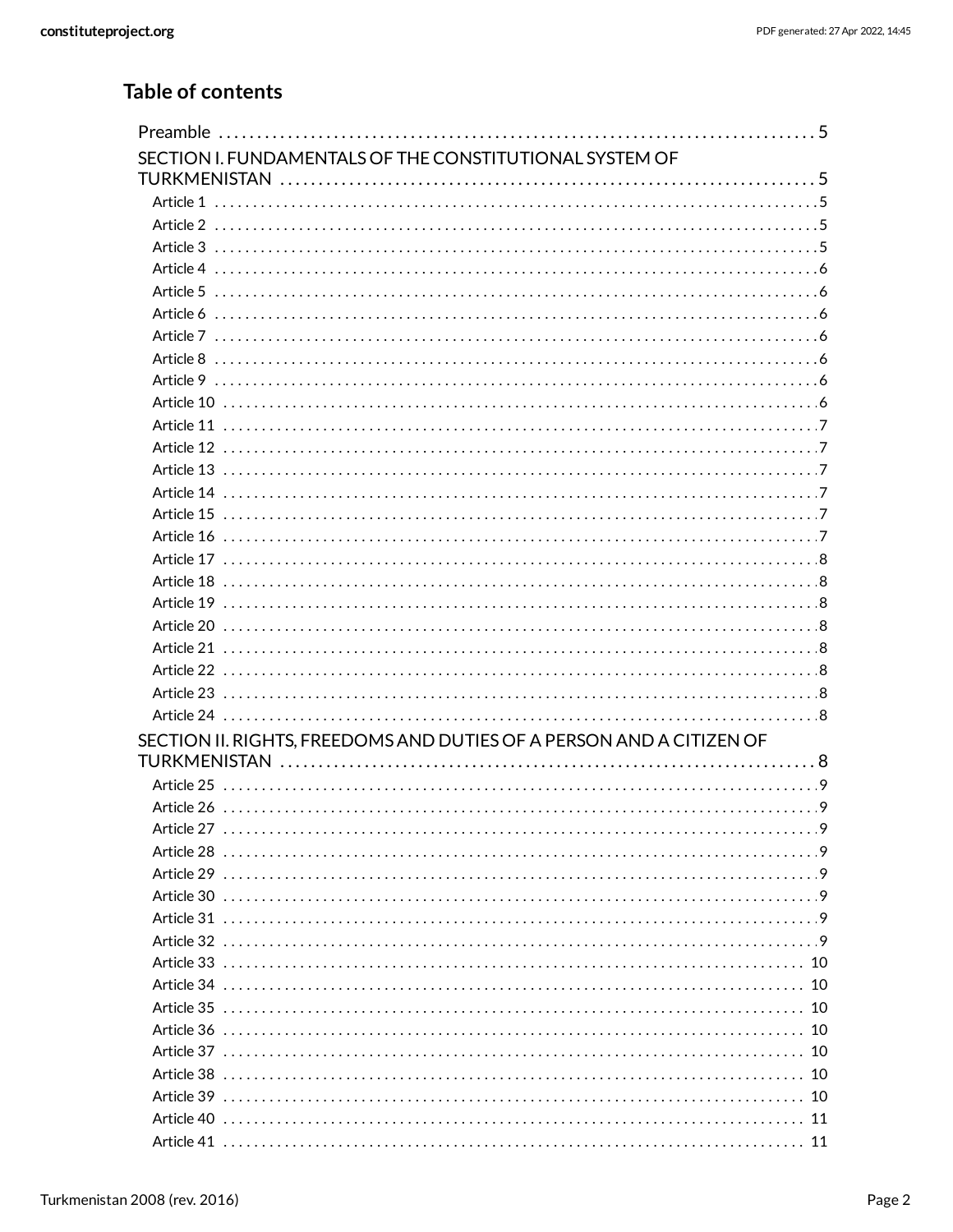| SECTION III. SYSTEM OF GOVERNMENT AND ADMINISTRATION BODIES IN |  |
|----------------------------------------------------------------|--|
|                                                                |  |
|                                                                |  |
|                                                                |  |
|                                                                |  |
|                                                                |  |
|                                                                |  |
|                                                                |  |
|                                                                |  |
|                                                                |  |
|                                                                |  |
|                                                                |  |
|                                                                |  |
|                                                                |  |
|                                                                |  |
|                                                                |  |
|                                                                |  |
|                                                                |  |
|                                                                |  |
|                                                                |  |
|                                                                |  |
|                                                                |  |
|                                                                |  |
|                                                                |  |
|                                                                |  |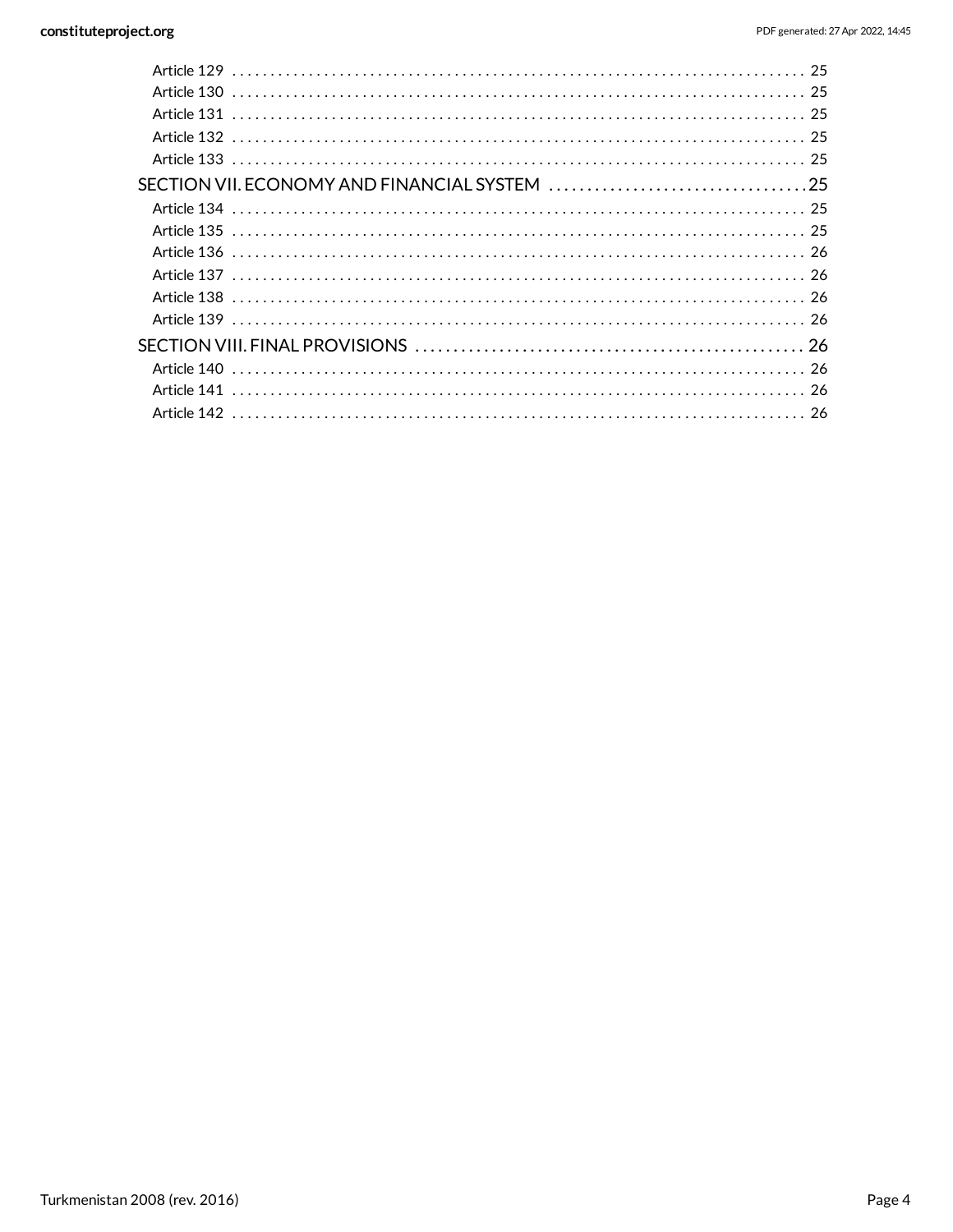- Preamble  $\bullet$
- Source of constitutional authority
- Motives for writing constitution

Type of government envisioned Separation of church and state

Right to self determination

• Inalienable rights

# <span id="page-4-0"></span>**Preamble**

<span id="page-4-5"></span>We, the people of Turkmenistan, based on our inalienable right to determine our destiny;

Proceeding from the responsibility for present and future of the Motherland;

Expressing loyalty to the covenant of ancestors to live in unity, peace and harmony and commitment to universal human values;

With the aim of protecting the national values and interests, strengthening the independence, sovereignty, the status of permanent neutrality of Turkmenistan recognized by the international community;

Guaranteeing the rights and freedoms of each person and citizen, and seeking to ensure civil tranquility and unity in the society, to substantiate the basis of democracy and democratic, legal, secular state,

we adopt the present Constitution – the Basic Law of Turkmenistan.

# <span id="page-4-1"></span>**SECTION I. FUNDAMENTALS OF THE CONSTITUTIONAL SYSTEM OF TURKMENISTAN**

# <span id="page-4-2"></span>**Article 1**

<span id="page-4-7"></span>Turkmenistan shall be a democratic, legal and secular state in which the government shall take the form of presidential republic.

Turkmenistan shall exercise the complete power and authority on its territory, and shall independently pursue the national and foreign policy. The state sovereignty and territory of Turkmenistan shall be homogeneous and indivisible.

The State shall protect the independence, territorial integrity, and constitutional system of Turkmenistan, and ensure law and order.

# <span id="page-4-3"></span>**Article 2**

<span id="page-4-6"></span>Turkmenistan, has the status of permanent neutrality recognized by the international community and fixed in accordance with law.

The United Nations through the General Assembly Resolutions "Permanent Neutrality of Turkmenistan" dated 12 December 1995 and 3 June 2015: Recognizes and supports the proclaimed status of permanent neutrality of Turkmenistan; Calls upon the member states of the United Nations to respect and support this status of Turkmenistan and also to respect its independence, sovereignty and territorial integrity. International organizations

> The permanent neutrality of Turkmenistan, shall be the basis of its national and foreign policy.

# <span id="page-4-4"></span>**Article 3**

Sovereignty is exercised by the people of Turkmenistan, the people are the sole source of the state power. The people of Turkmenistan shall exercise their power directly or through representative bodies.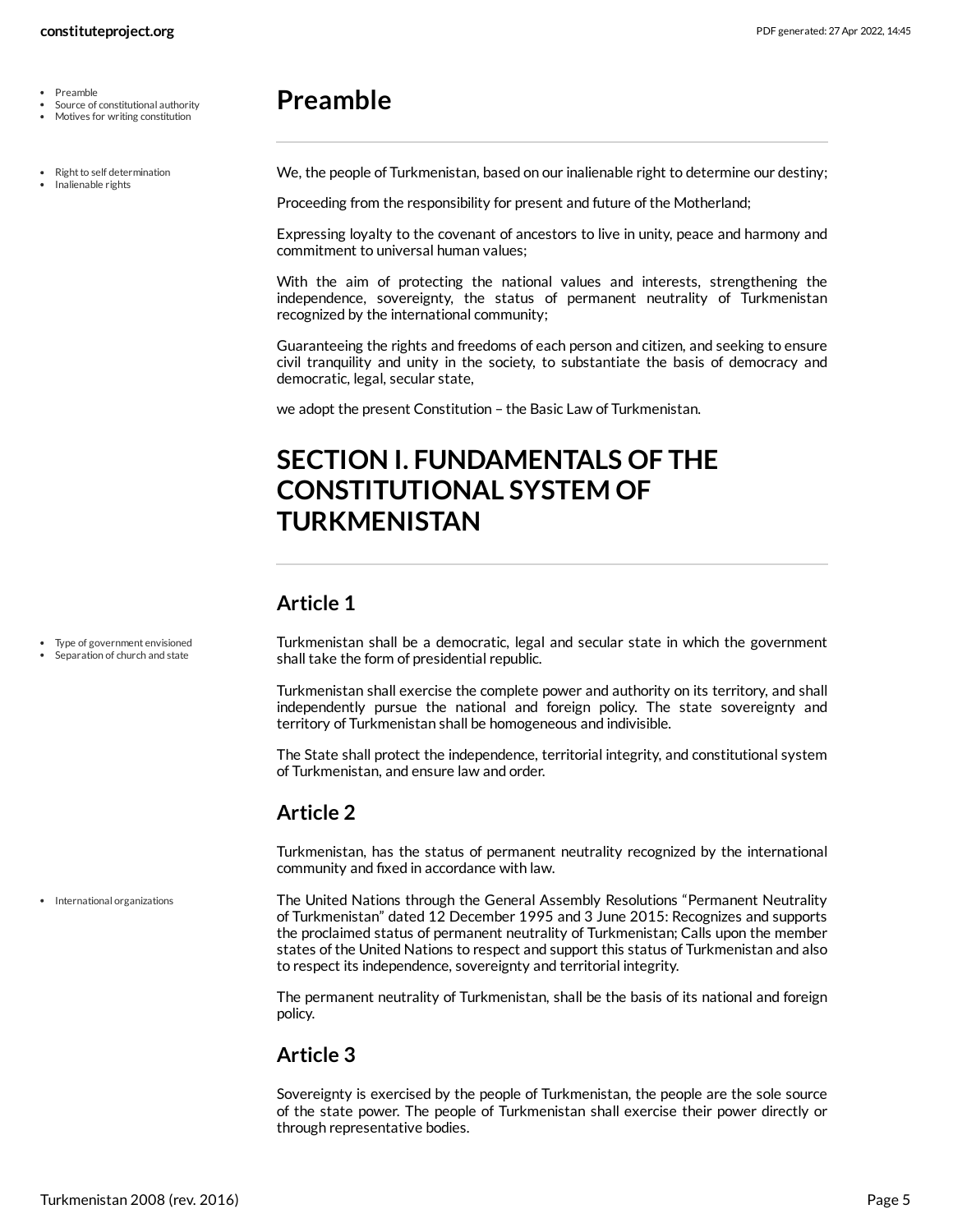No part (group) of the people, organization or individuals, shall have the right to arrogate to themselves the state power.

# <span id="page-5-0"></span>**Article 4**

In Turkmenistan, the people shall be the highest value of the society and the state. Protection, support and service to people shall be the main goals of state authorities.

Right to development of personality

- Human dignity
- Inalienable rights

<span id="page-5-10"></span>The state shall be responsible for every citizen and shall create conditions for free development of an individual, protect the life, honour, dignity and freedom, personal inviolability, natural and inalienable rights of a citizen.

Every citizen shall be responsible before the State for performing the responsibilities entrusted to him by the Constitution and laws.

# <span id="page-5-1"></span>**Article 5**

<span id="page-5-2"></span>**Article 6**

Turkmenistan is a state ensuring social security of each person.

Claim of executive independence

### Judicial independence

Constitutionality of legislation

State operation of the media

State power in Turkmenistan shall be divided in the legislative, executive and judicial branches, they shall operate independently, balancing each other.

# <span id="page-5-3"></span>**Article 7**

Local self-government shall be acknowledged and guaranteed. Local self-government shall be independent within the limits of its competence. Local self-government bodies shall not be a part of the state authority bodies system.

# <span id="page-5-4"></span>**Article 8**

The rule of law shall be established in Turkmenistan.

<span id="page-5-8"></span>The state and all of its bodies and officials shall be linked by law and constitutional order.

The Constitution of Turkmenistan shall be the Basic Law of the state. Rules and regulations laid down in it shall be unswervingly applicable. The laws and other legal acts that contradict the Constitution shall be null and void.

<span id="page-5-11"></span>The normative legal acts shall be promulgated in the state mass media or made public through other means, stipulated by law. The normative legal acts affecting the rights and freedoms of a person and a citizen, if not made public, shall be invalid from the time of their adoption.

# <span id="page-5-5"></span>**Article 9**

Turkmenistan, being a full subject of the global community, shall adhere in its foreign policy to the principles of permanent neutrality, non-interference in the internal affairs of other countries, refrain from the use of force and participation in military blocs and alliances, promote peaceful, friendly and mutually beneficial relations with countries in the region and all states of the world.

<span id="page-5-9"></span>Turkmenistan shall recognize the priority of the universally accepted norms of international law.

# <span id="page-5-6"></span>**Article 10**

<span id="page-5-7"></span>Turkmenistan has its own citizenship. The citizenship shall be acquired, retained and lost in accordance with law.

Requirements for birthright citizenship

Requirements for naturalization Conditions for revoking citizenship

Customary international law International law

Turkmenistan 2008 (rev. 2016) Page 6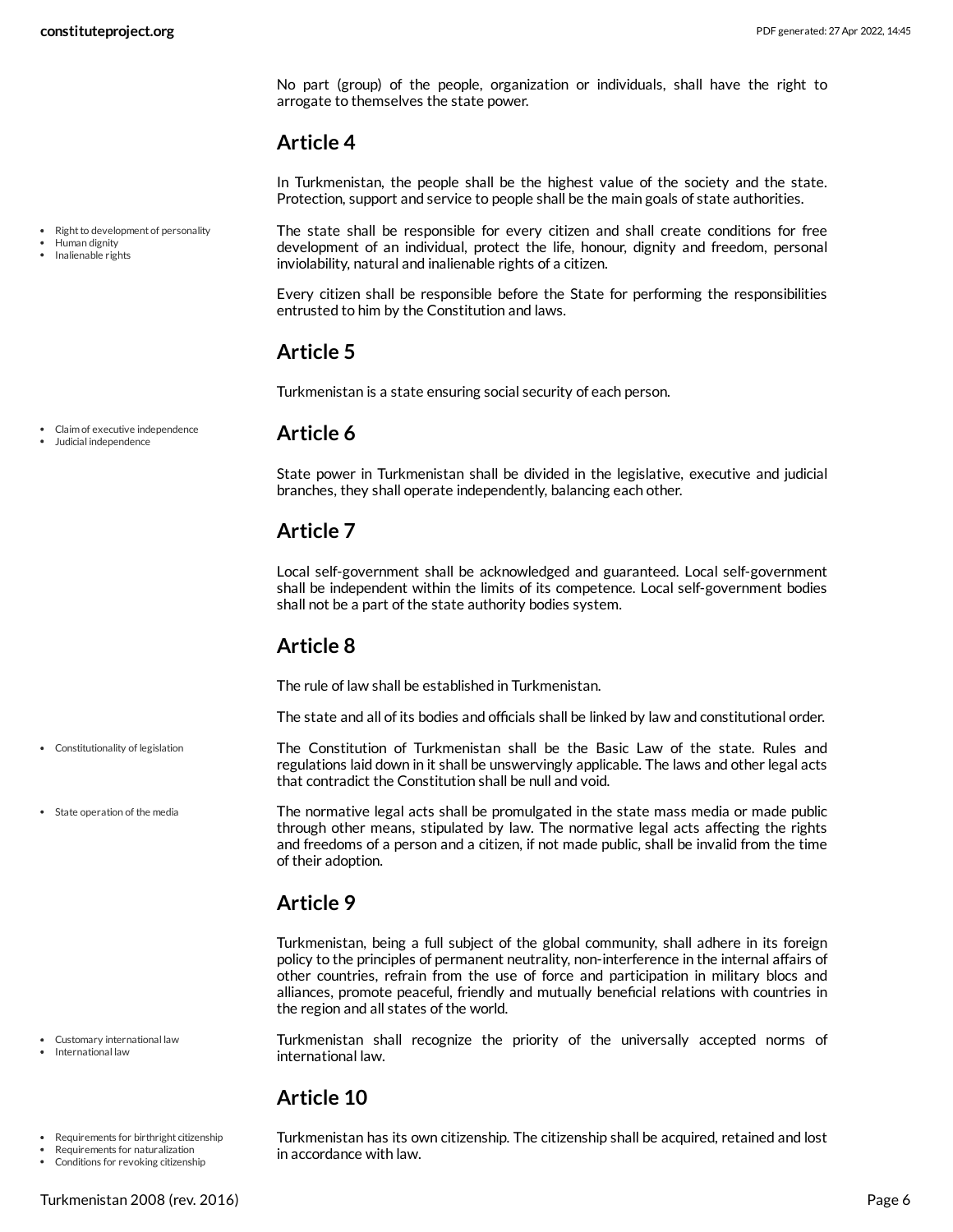- Extradition procedure
- Conditions for revoking citizenship

Citizenship of another state shall not be recognized for the citizens of Turkmenistan.

<span id="page-6-6"></span>No one shall be deprived of citizenship or the right to change citizenship. A citizen of Turkmenistan shall not be extradited to another state or expelled from the limits of Turkmenistan, or restricted in the right to return to the homeland.

The citizens of Turkmenistan shall be guaranteed the protection and patronage of the state on the territory of Turkmenistan and beyond its borders.

• Protection of stateless persons International law

# <span id="page-6-0"></span>**Article 11**

<span id="page-6-7"></span>Foreign nationals and stateless persons shall enjoy the rights and freedoms, and bear the responsibilities as the citizens of Turkmenistan in accordance with law and international treaties of Turkmenistan.

- Turkmenistan, in accordance with universally recognized norms of international law and in the manner prescribed by law shall give refuge to foreign citizens and stateless persons. Customary international law
	- **Article 12**
- The property shall be inviolable. Turkmenistan shall recognize the right to private ownership of the land, means of production, and other material and intellectual values. They may also belong to the associations of citizens and the state. The law shall establish the objects that shall be exclusive property of the state. • Provisions for intellectual property

<span id="page-6-10"></span><span id="page-6-9"></span><span id="page-6-1"></span>The state shall guarantee equal protection of all forms of ownership and create equal conditions for their development.

- Confiscation of property shall be prohibited, except for the property acquired by means prohibited by law. Protection from expropriation
- Forced confiscation of property shall be permissible only in cases stipulated by law. • Protection from expropriation

# <span id="page-6-2"></span>**Article 13**

The state shall regulate economic activity in the interest of an individual and the society, and shall ensure sustainable development for the benefit of the whole nation.

## <span id="page-6-3"></span>**Article 14**

Land and mineral resources, flora and fauna as well other natural wealth shall be the national wealth of Turkmenistan, protected by the state and subject to rational use.

# <span id="page-6-4"></span>**Article 15**

<span id="page-6-8"></span>The state shall be responsible for safeguarding the national historical, cultural and natural heritage, natural environment, ensuring equality between social and ethnic communities.

<span id="page-6-11"></span>The state shall encourage scientific, technical and artistic creativity and distribution of its positive results.

The state shall promote development of international cooperation in the fields of culture, training, sports and tourism.

# <span id="page-6-5"></span>**Article 16**

The state shall promote development of science and technology as well as support of international co-operation in these areas.

• Right to own property

Ownership of natural resources

- Right to culture
- Integration of ethnic communities Protection of environment
- Reference to science
- Reference to art
- Right to enjoy the benefits of science
- Right to enjoy the benefits of science Reference to science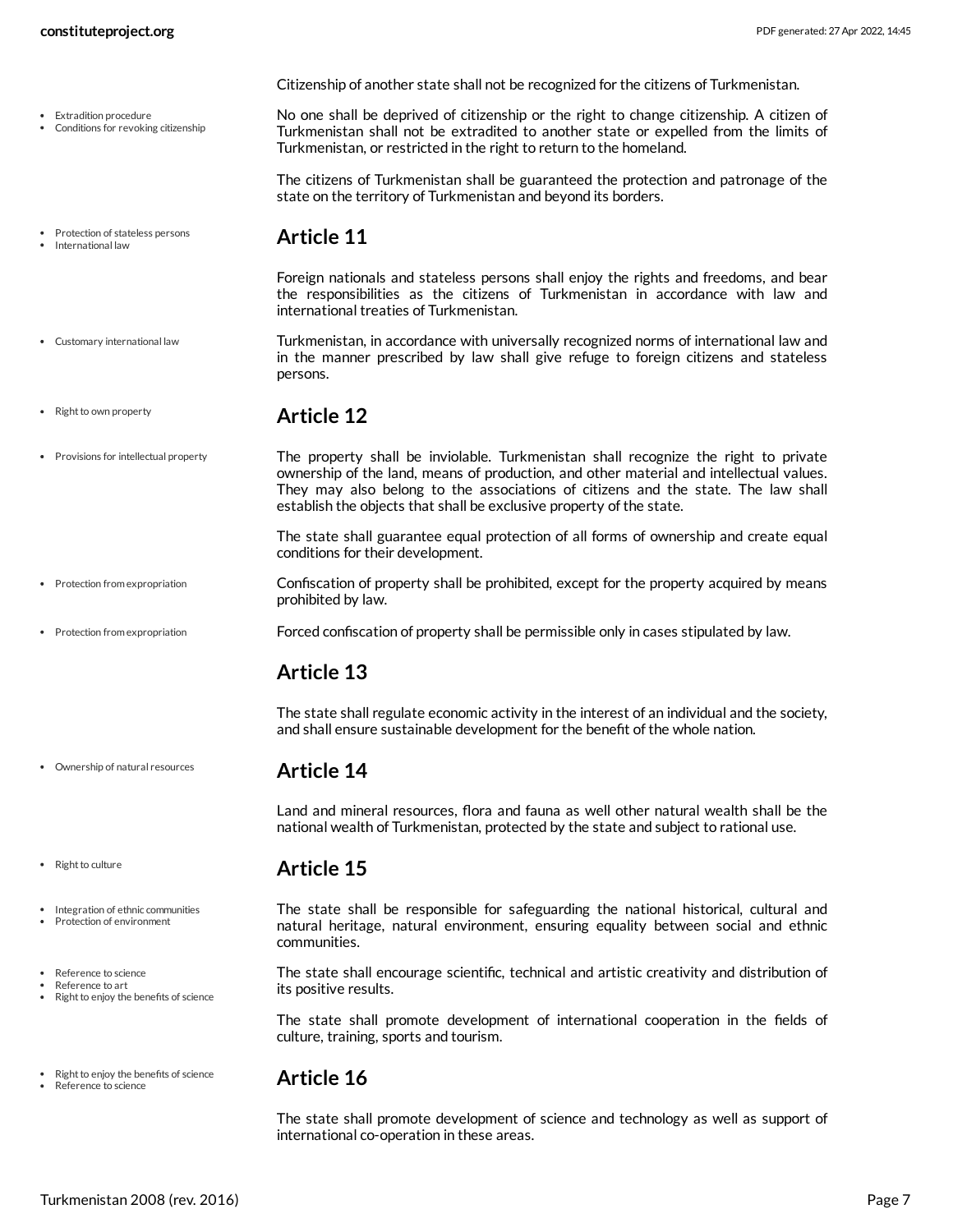Scientific-technical policy of the state shall be pursued for the benefit of the society and each person.

The state shall promote introduction in production activities of scientific and technical achievements.

# <span id="page-7-0"></span>**Article 17**

Political diversity and multi-party system shall be recognized in Turkmenistan.

The state shall ensure the enabling environment for development of civil society. Public associations shall be equal before the law.

# <span id="page-7-1"></span>**Article 18**

The state shall guarantee freedom of religion and belief, and equality before the law. Religious organizations shall be separate from the state, their interference in the state affairs and carrying out the state functions shall be prohibited.

The public education system shall be separate from religious organizations and secular.

# <span id="page-7-2"></span>**Article 19**

An ideology of political parties, religious organizations, public associations and other entities shall not be binding for citizens.

# <span id="page-7-3"></span>**Article 20**

In order to protect the state sovereignty and security, Turkmenistan shall have its own armed forces.

### Official or national languages • Protection of language use

• National flag National anthem

National capital

<span id="page-7-4"></span>**Article 21**

Turkmen language shall be the state language of Turkmenistan. The use of their native language shall be guaranteed to all citizens of Turkmenistan.

# <span id="page-7-5"></span>**Article 22**

The symbols of Turkmenistan as a sovereign state shall be the State Flag, the State Emblem, and the National Anthem. The description of the state symbols and arrangements for their use shall be established by law.

# <span id="page-7-6"></span>**Article 23**

The territory of Turkmenistan shall be divided into Welayats (provinces), Etraps (districts), cities and towns and other administrative-territorial units. Procedures for establishment and change of administrative – territorial units shall be determined by law.

# <span id="page-7-7"></span>**Article 24**

Ashgabat shall be the capital of Turkmenistan.

# <span id="page-7-8"></span>**SECTION II. RIGHTS, FREEDOMS AND DUTIES OF A PERSON AND A CITIZEN OF**

• Freedom of religion

Separation of church and state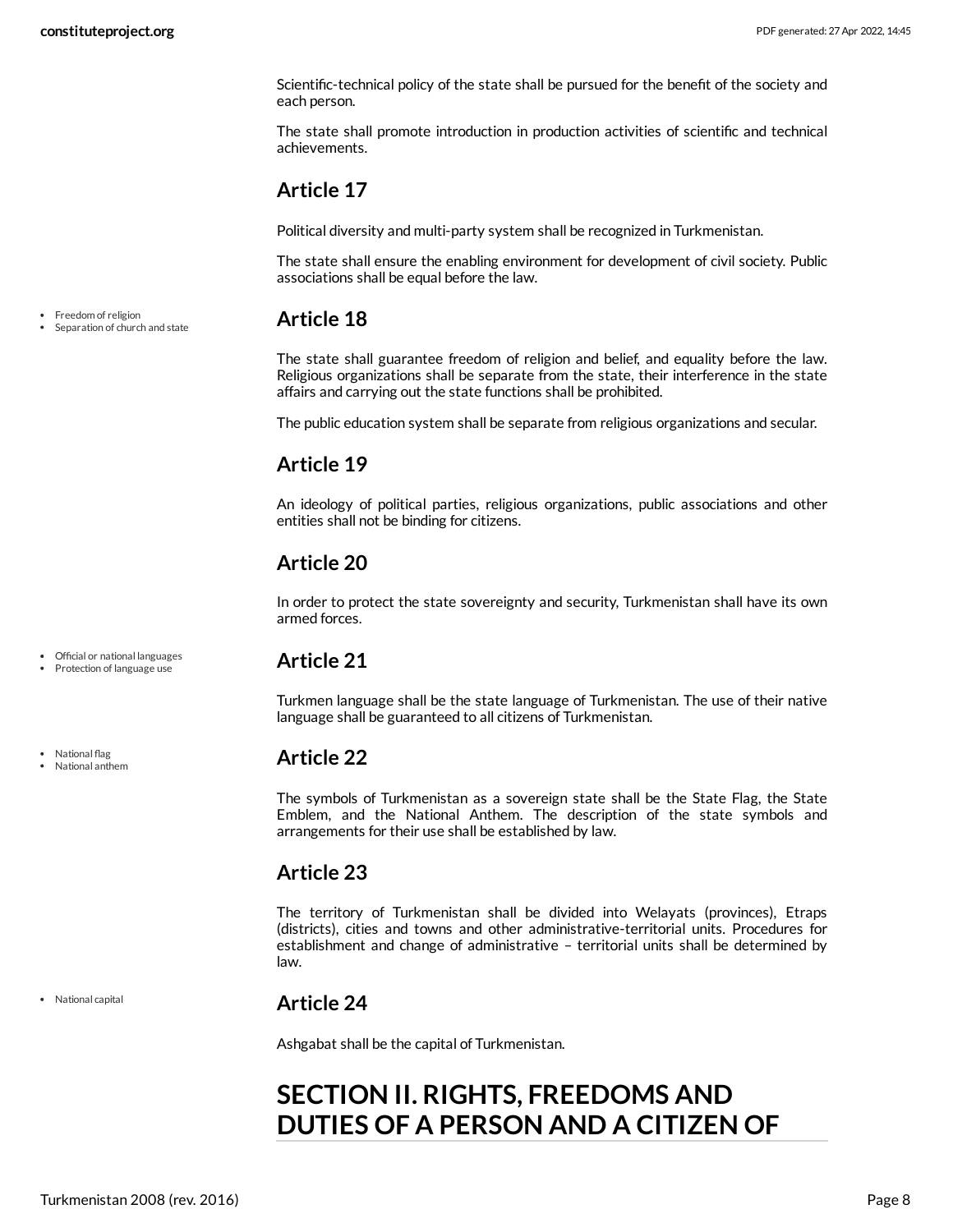# **TURKMENISTAN**

- Customary international law
- International law

• Inalienable rights

Equality regardless of financial status Equality regardless of language Equality regardless of skin color Equality regardless of nationality Equality regardless of political party Equality regardless of origin Equality regardless of gender General guarantee of equality Equality regardless of religion

Equality regardless of gender

• Human dignity

• Right to life

• Right to protect one's reputation

# <span id="page-8-0"></span>**Article 25**

Rights and freedoms of a person and a citizen in Turkmenistan shall be recognized in accordance with the universally recognized norms of international law and shall be guaranteed by this Constitution and laws.

# <span id="page-8-1"></span>**Article 26**

<span id="page-8-8"></span>The rights and freedoms of an individual shall be inviolable and inalienable.

No one has the right to restrict the rights and freedoms of individuals, except in accordance with the Constitution and laws.

The enumeration in the Constitution and laws of certain rights and freedoms of people and citizens shall not be used to deny or diminish their other rights and freedoms.

# <span id="page-8-2"></span>**Article 27**

Rights and freedoms of a person and a citizen shall be directly applicable. They shall guide the meaning, content and application of laws, activity of legislative and executive authorities, local self-governments and shall be guaranteed by law.

# <span id="page-8-3"></span>**Article 28**

Turkmenistan shall guarantee the equality of rights and freedoms of a person and a citizen, and also the equality of a person and a citizen before the law regardless of their nationality, skin colour, gender, origin, property and official status, place of residence, language, religion, political beliefs, and other circumstances.

# <span id="page-8-4"></span>**Article 29**

Men and women in Turkmenistan shall have equal rights and freedoms, and equal opportunities for their realization.

Violation of equality on the basis of gender shall be punishable according to the law.

# <span id="page-8-5"></span>**Article 30**

The exercise of rights and freedoms must not violate the rights and freedoms of others, as well as the requirements of morality, law, public order, [or] cause damage to national security.

# <span id="page-8-6"></span>**Article 31**

Everyone shall have the right to protection of honour and dignity.

<span id="page-8-11"></span>Nothing shall justify humiliation of the dignity of an individual.

# <span id="page-8-10"></span><span id="page-8-9"></span><span id="page-8-7"></span>**Article 32**

Each individual has the right to life and liberty and the exercise of this right. No one can be deprived of the right to life. The right of each person to free life shall be protected by the state on the basis of law.

The death penalty has been abolished in Turkmenistan. Prohibition of capital punishment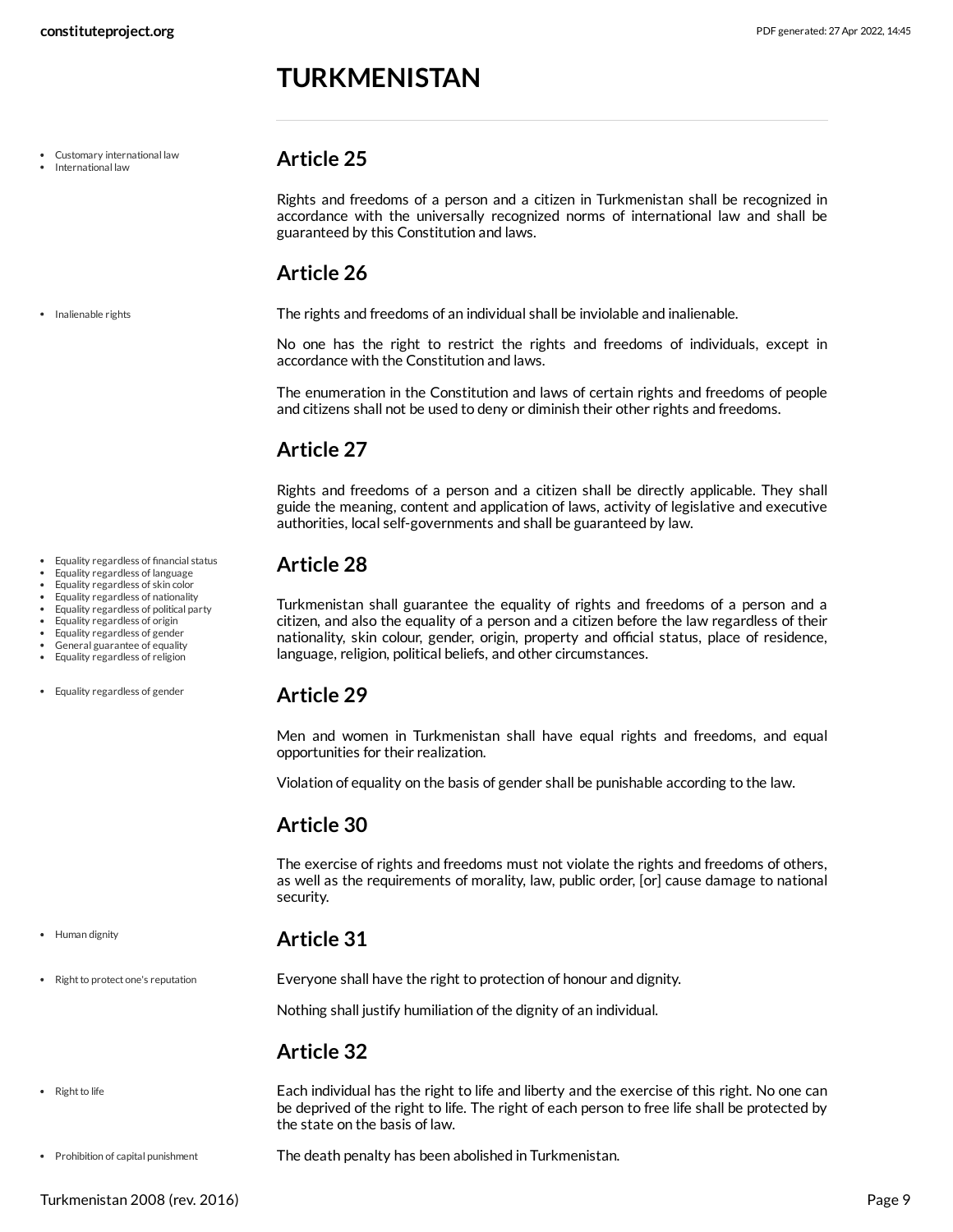- $\bullet$  Principle of no punishment without law
- Prohibition of torture
- Reference to science Prohibition of cruel treatment
- 

• Prohibition of double jeopardy

Telecommunications Right to privacy

• Right to privacy

• Freedom of movement

• Protection from unjustified restraint

<span id="page-9-11"></span>punishment, and without their consent to medicinal, scientific or other experiments. A person can be arrested by the court only on the grounds precisely specified by law or with the approval of the prosecutor. In urgent cases, precisely specified by law, the state authorities shall have the right to detain the citizens temporarily.

<span id="page-9-10"></span>No one shall be subjected to torture, cruel, inhuman or degrading treatment or

<span id="page-9-9"></span><span id="page-9-0"></span>A person cannot be convicted or punished, except in strict accordance with law.

# <span id="page-9-8"></span><span id="page-9-1"></span>**Article 34**

An individual shall be presumed innocent until the commission of an offence by him/her is proved in accordance with the procedure prescribed by law and under a final judgment of conviction. Presumption of innocence in trials

No one shall be obliged to prove his/her innocence.

Doubts arisen as to the guilt of the individual, which cannot be precluded, shall be settled in favour of the accused person.

# <span id="page-9-2"></span>**Article 35**

<span id="page-9-7"></span>Everyone shall have the right for freedom and personal inviolability.

- A person may be subject to criminal punishment only if he is found guilty and convicted by a court in the manner prescribed by law.  $\bullet$  Principle of no punishment without law Guarantee of due process
	- **Article 36**

<span id="page-9-3"></span>No one can be subject to repeated criminal prosecution and convicted for the same crime.

# <span id="page-9-4"></span>**Article 37**

Everyone shall have the right to private liberty, personal and family secrets and their protection from arbitrary interference in their privacy, as well as infringement of the rules of secrecy of correspondence, telephone and other means of communication,.

# <span id="page-9-5"></span>**Article 38**

<span id="page-9-12"></span>Collection, storage and dissemination of information about private life of an individual without his consent shall not be permitted.

Public authorities and local self-government bodies, and their officials shall be obliged to get each individual familiarized with the documents and materials directly related to his rights and freedoms, unless otherwise stipulated by law. • Right to information

# <span id="page-9-6"></span>**Article 39**

Every citizen shall have the right to move freely and choose their place of residence within Turkmenistan.

Restrictions on entry into special territories, and movement within those territories shall only be set by law.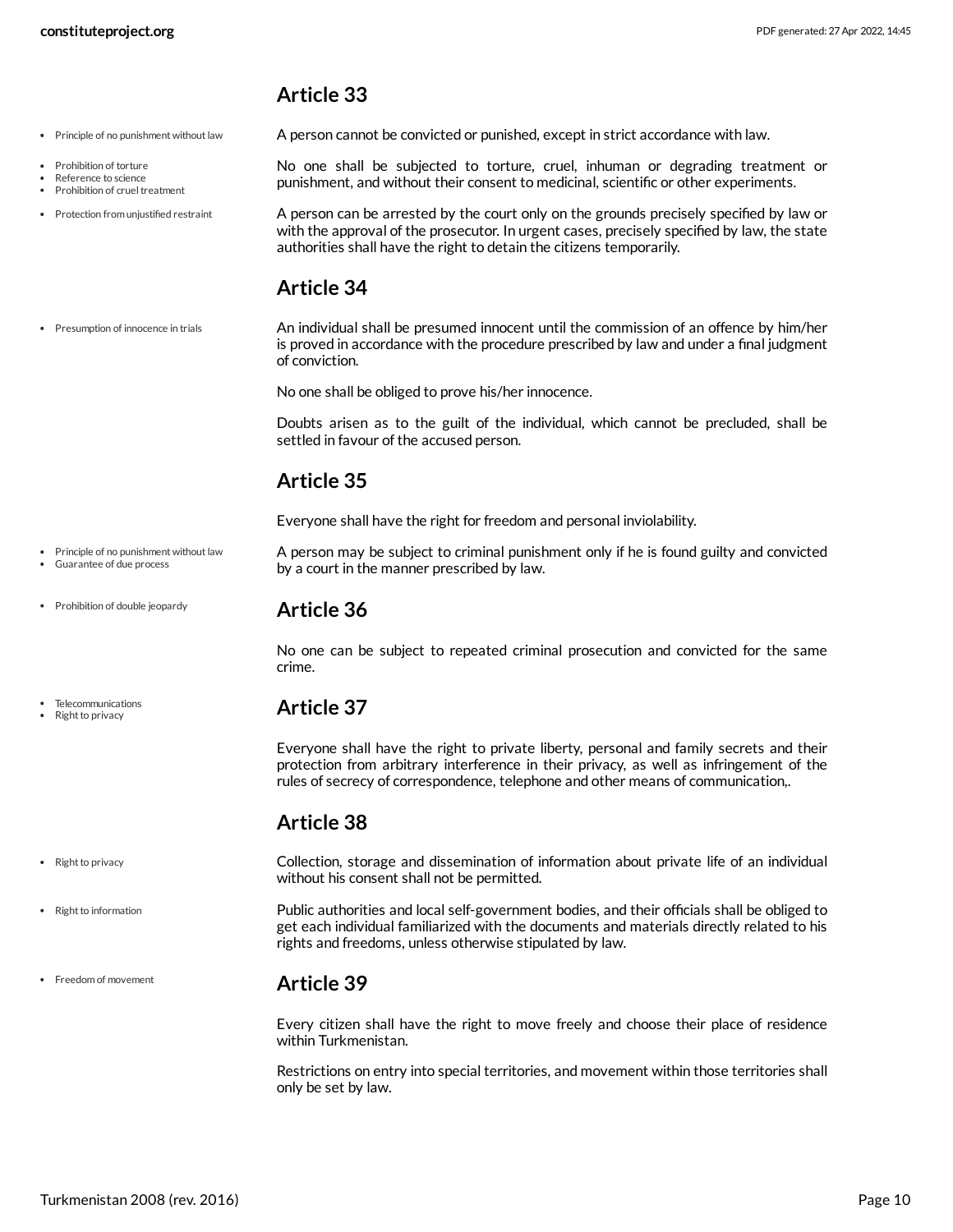state.

- Right to found a family
- Rights of children
- Provision for matrimonial equality
- Right to found a family Regulation of marriage

- State support for children
- Rights of children
- Freedom of religion

• Right to information

• Freedom of assembly

<span id="page-10-1"></span>**Article 41**

to them.

<span id="page-10-2"></span>Each person shall independently determine his/her attitude toward religion, shall have the right to, individually or jointly with others, profess any religion or none, to express and disseminate beliefs related to attitude toward religion, to participate in religious observances, rituals, and ceremonies.

<span id="page-10-9"></span><span id="page-10-0"></span>Family, motherhood and fatherhood, and childhood shall be under the protection of the

<span id="page-10-7"></span>Men and women having attained the marriageable age, shall have the right, by mutual consent, to marry and start families. Spouses shall have equal rights in family relations.

Parents and substitute parents shall have the right and obligation to raise the children, care for their health, development, education, prepare them for work, and impart to

Adult children shall be obliged to take care of their parents and to extend help (support)

<span id="page-10-11"></span>The state creates the conditions for the exercise of the rights and freedoms of the youth

them the culture of respect for the law, historical and national traditions.

and for promoting its comprehensive development.

- **Article 42** Freedom of opinion/thought/conscience • Freedom of expression
	- Everyone shall be guaranteed the freedom of opinion and expression. No one shall have the right to prohibit an individual to freely express his/her opinion as well as prevent its dissemination in accordance with the law.

No one can be forced to express his/her opinion or belief, or renounce them.

<span id="page-10-10"></span>Everyone shall have the right to free search of information and to receive and disseminate information in ways not prohibited by law, if it is not a state or other secret protected by law.

### <span id="page-10-3"></span>**Article 43**

Citizens shall be guaranteed freedom of assembly, rallies and demonstrations and other mass events in the manner prescribed by law.

## <span id="page-10-8"></span><span id="page-10-6"></span><span id="page-10-4"></span>**Article 44**

- Citizens shall have the right to form political parties and other public associations operating within the framework of the Constitution and laws. • Right to form political parties
- The establishment and activity of political parties, and other public associations, aimed at bringing violent change to the constitutional order, introducing violence in their activity, opposing the constitutional rights and freedoms of citizens, advocating war, hatred on the basis of colour, national or religious hatred, encroaching on the health and morality of the people, as well as the political parties with ethnic or religious attributes shall be prohibited Prohibited political parties

# <span id="page-10-5"></span>**Article 45**

Citizens of Turkmenistan shall have the right to participate in managing the affairs of the society and state, either directly or through their freely elected representatives.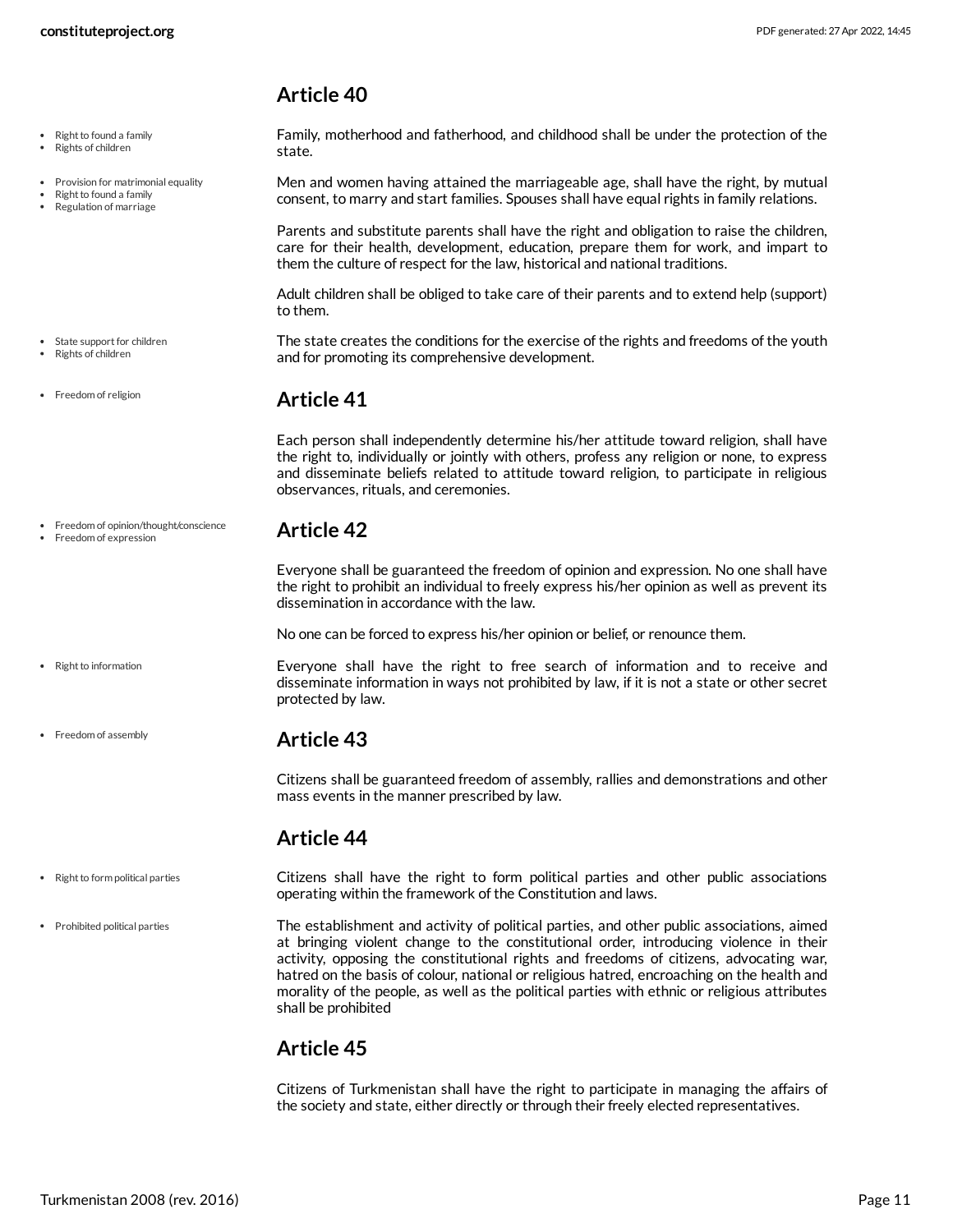<span id="page-11-0"></span>Citizens of Turkmenistan shall have the right to elect and be elected to the bodies of state authority and local self-governments.

<span id="page-11-7"></span>Citizens of Turkmenistan, in accordance with their abilities and professional training, shall have equal right to access to public service.

<span id="page-11-1"></span>Citizens of Turkmenistan shall have the right to participate in administration of justice.

**Article 47**

Everyone shall have the right to freely use his/her abilities and property for entrepreneurial and other economic activity that is not prohibited by law.

## <span id="page-11-2"></span>**Article 48**

The right to private property shall be protected by law.

Citizens shall have the right to own private property, use and dispose it individually or jointly with others.

The inheritance right shall be guaranteed.

# <span id="page-11-3"></span>**Article 49**

<span id="page-11-10"></span>Citizens shall have the right to work, choice of profession, sort of employment and place of work at their own discretion, to safe and healthy working conditions.

<span id="page-11-8"></span>Forced labour and the worst forms of child labour shall be prohibited.

<span id="page-11-11"></span>Wage earners shall be entitled to compensation, appropriate to amount and quality of work. The size of this compensation shall not be less than the minimum wage established by the state.

# <span id="page-11-4"></span>**Article 50**

Citizens shall have the right to rest, as expressed in establishment of limits of work week, grant of annual paid holidays, and days of weekly rest.

The state shall create enabling environment for recreation and use of leisure time.

## <span id="page-11-5"></span>**Article 51**

Every citizen shall have the right to living accommodation and support of the state in obtaining or acquiring a comfortable living accommodation, and construction of individual housing.

<span id="page-11-9"></span>The home shall be inviolable. No one shall have the right to enter a home or otherwise violate the sanctity of the home against the wishes of people living there, without any legal grounds. An individual shall have the right to protect his/her home against assault (encroachment).

No one can be deprived of their living accommodation except on the grounds established by law.

## <span id="page-11-6"></span>**Article 52**

Every citizen shall have the right to healthcare, including free use of the services of public health institutions.

Civil service recruitment

• Right to establish a business

Right to own property Right to transfer property

• Right to choose occupation Right to work

- Right to safe work environment
- Prohibition of slavery
- Limits on employment of children

• Right to reasonable standard of living

• Right to rest and leisure

• Right to shelter

• Regulation of evidence collection

Right to privacy

• Right to health care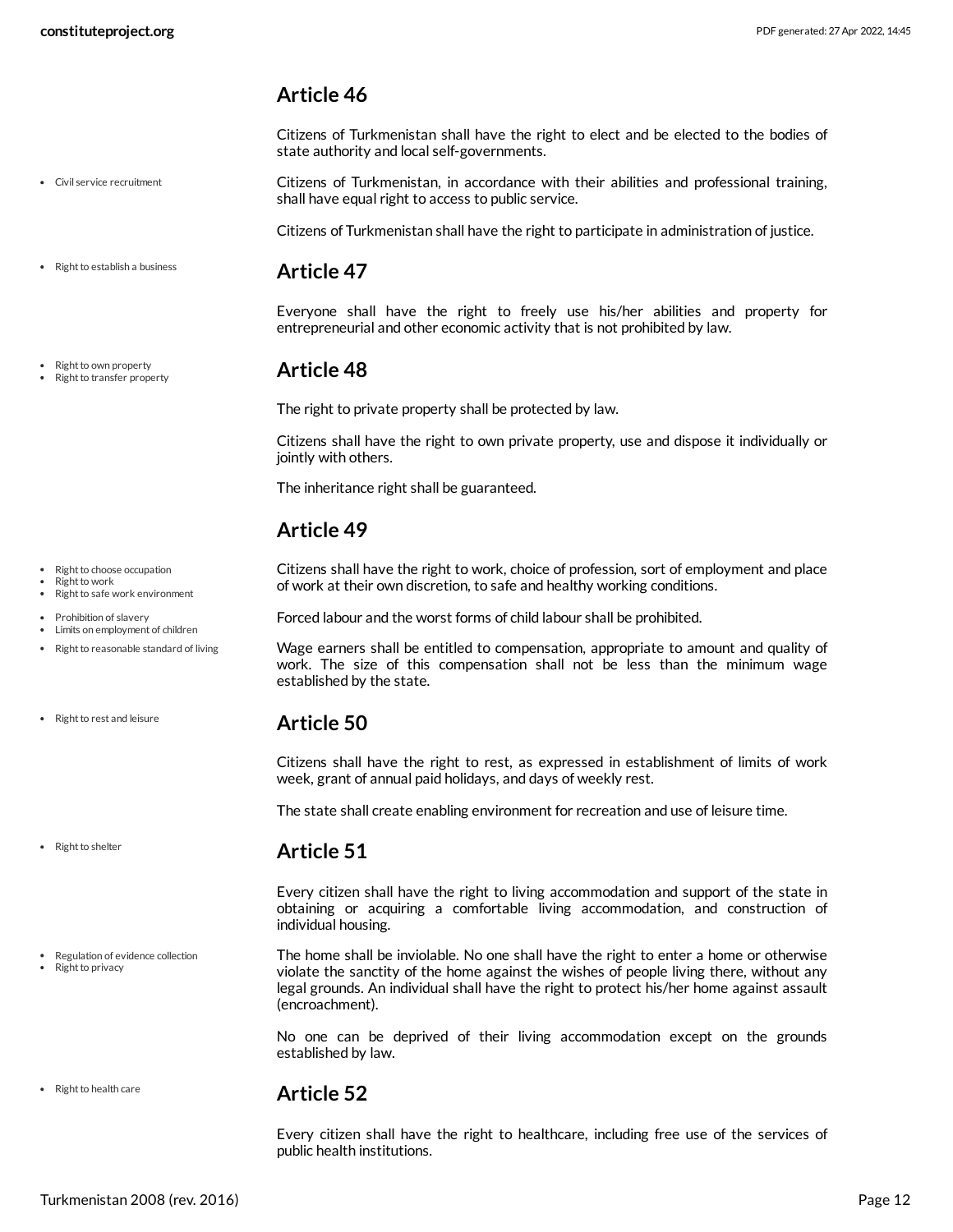• Protection of environment

Paid medical and non-traditional healthcare shall be permitted under, and in accordance with, the procedure established by law.

## <span id="page-12-0"></span>**Article 53**

<span id="page-12-8"></span>Everyone shall have the right to enabling environment for life and health, credible information on its state, compensation of damage caused to health and property as a result of violation of environmental law or natural disasters.

The state shall control the rational use of natural resources in order to protect and improve healthy living conditions, as well as conservation of the stable natural environment. Ownership of natural resources

additional support and benefits from state and public funds.

Every citizen shall have the right to education.

it in public educational institutions free of charge.

traditions, historic, cultural and natural heritage.

Everyone shall be obliged to protect nature, take good care of the environment and natural wealth.

<span id="page-12-11"></span>Citizens shall have the right to social security in an old age, sickness, disability, loss of ability to work, loss of breadwinner, unemployment and according to other legitimate

<span id="page-12-10"></span>Young families, families with large number of children, orphans, veterans, people who lost their health while protecting the state or public interests, shall be provided

<span id="page-12-7"></span>General secondary education shall be compulsory; everyone shall be entitled to receive

<span id="page-12-6"></span>The state shall ensure availability of vocational education for each person according to

On the basis and in the manner prescribed by law, governmental and non-governmental

<span id="page-12-9"></span>Citizens of Turkmenistan shall have the right to participate in cultural life, to freedom of artistic, scientific and technical creativity. All rights (copyrights) and interests of citizens in the area of scientific, technical, creative, artistic, literary and cultural activities shall

The state shall contribute to the development of science, culture, arts, folk arts, sports

Everyone, living or staying temporarily on the territory of Turkmenistan, shall be obliged to abide by the Constitution and the laws of Turkmenistan, and respect the national

organizations, citizens shall have the right to engage in paid work activity.

Mandatory state educational standards are set for all educational institutions.

# <span id="page-12-1"></span>**Article 54**

<span id="page-12-2"></span>**Article 55**

their abilities.

<span id="page-12-3"></span>**Article 56**

and tourism.

<span id="page-12-4"></span>**Article 57**

be protected by law.

grounds.

• State support for the elderly

- State support for the disabled
- State support for the unemployed

• State support for children

Free education Compulsory education

Access to higher education

Right to culture

Reference to science Reference to art

• Provisions for intellectual property

Duty to obey the constitution

• Duty to serve in the military

# <span id="page-12-5"></span>**Article 58**

Protection of Turkmenistan shall be the sacred duty of every citizen. General conscription shall be compulsory for the male citizens of Turkmenistan.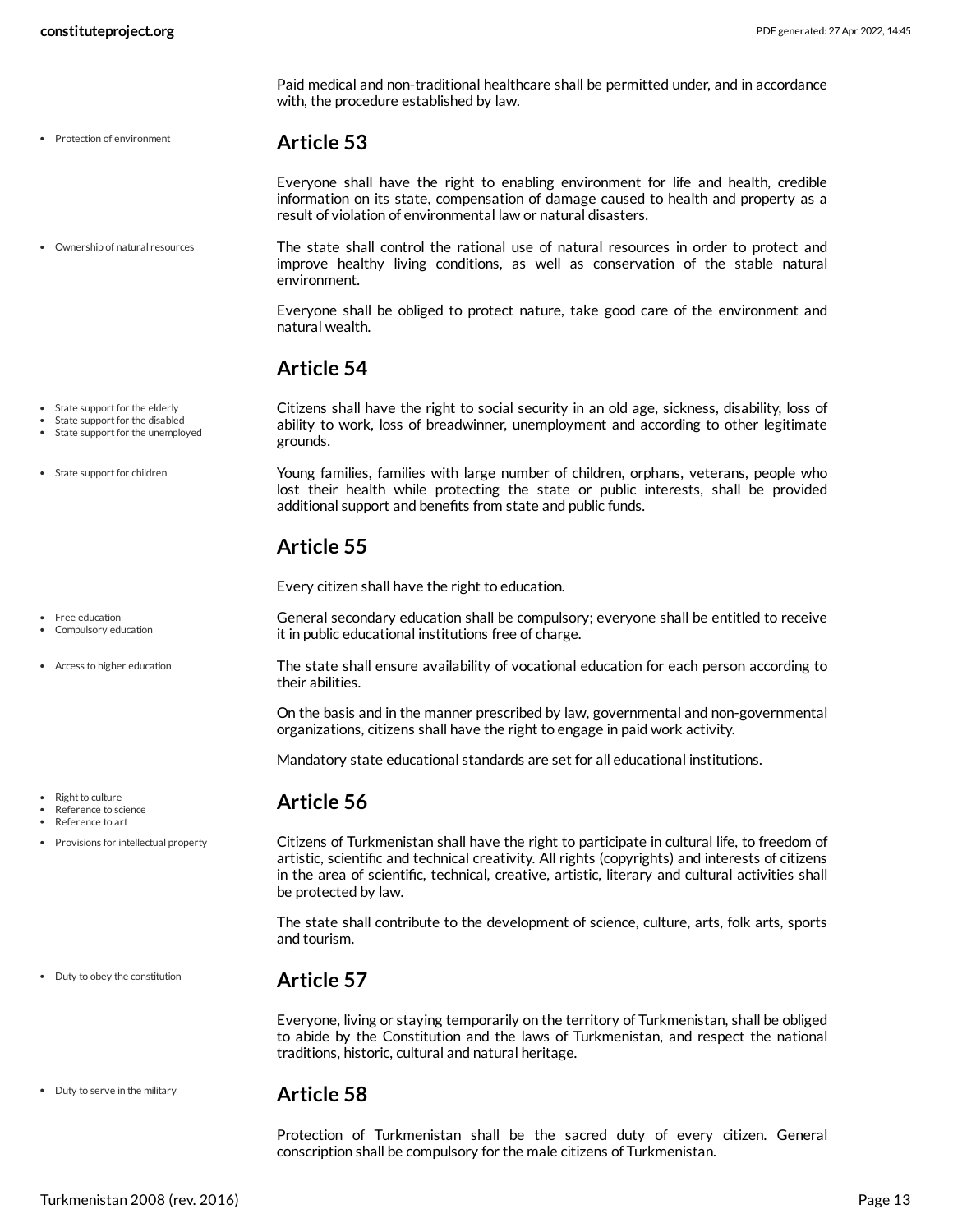• Duty to pay taxes

# <span id="page-13-0"></span>**Article 59**

Everyone shall be required to pay taxes and other payments in the manner and extent established by law.

# <span id="page-13-9"></span><span id="page-13-1"></span>**Article 60**

Everyone shall be guaranteed judicial protection of honour and dignity, rights and freedoms as stipulated by the Constitution and laws. • Right to protect one's reputation Human dignity

> Everyone shall have the right to appeal in the court against the decisions and actions of the state bodies, public associations, local self-governments and officials.

Ultra-vires administrative actions

<span id="page-13-2"></span>**Article 61**

Citizens shall have the right to seek redress in courts for material and moral damage caused to them by illegal actions of state bodies, other organizations and their employees, as well as private individuals.

# <span id="page-13-11"></span><span id="page-13-10"></span><span id="page-13-3"></span>**Article 62**

- A person shall not be compelled to testify and give evidence against self and close relatives. • Protection from self-incrimination
- Evidence obtained as a result of mental or physical influence, as well as through other illegal methods, shall have no legal force. Regulation of evidence collection
	- **Article 63**

<span id="page-13-4"></span>For each individual, the state shall guarantee the right to obtain legal assistance. The legal assistance shall be provided free of charge in cases stipulated by law.

**Article 64** • Principle of no punishment without law Protection from ex post facto laws

<span id="page-13-5"></span>

A law, aggravating the situation of citizens, shall not be retroactive. No one shall be held responsible for actions that, at the time of their commission, were not recognized by law as offence.

• Emergency provisions

• Right to counsel

## <span id="page-13-6"></span>**Article 65**

The implementation of the rights and freedoms of citizens stipulated by this Constitution may be limited only in a state of emergency or martial law in a manner and within the limits established by the Constitution and laws.

# <span id="page-13-7"></span>**SECTION III. SYSTEM OF GOVERNMENT AND ADMINISTRATION BODIES IN TURKMENISTAN**

# <span id="page-13-8"></span>**CHAPTER I. GENERAL PROVISIONS**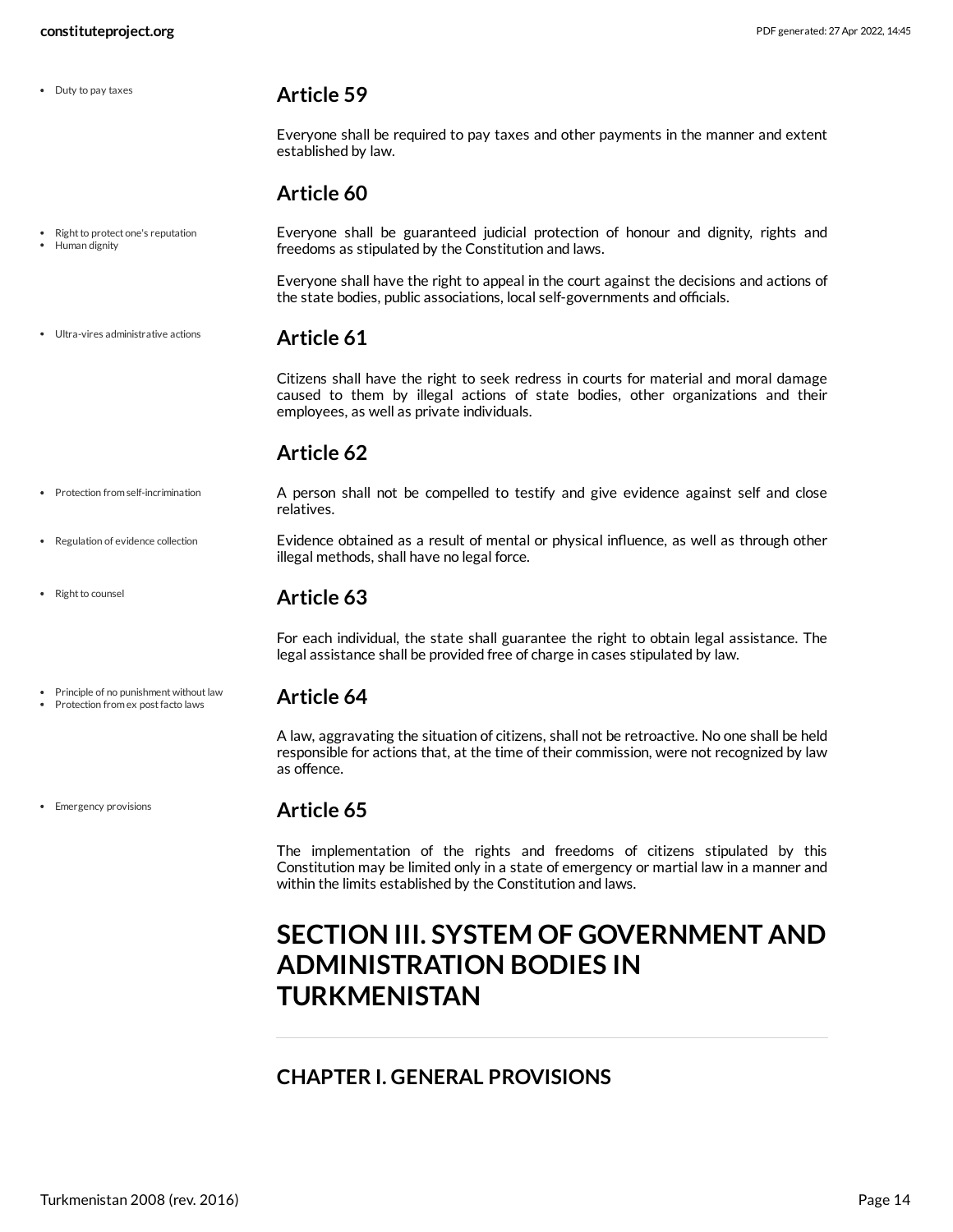The highest state authority and government in Turkmenistan shall be exercised by the President of Turkmenistan, the Mejlis (Parliament) of Turkmenistan, the Cabinet of Ministers of Turkmenistan, and the Supreme Court of Turkmenistan.

### **Article 67**

State powers are exercised by local representatives and executive bodies in a manner prescribed by the Constitution and laws of Turkmenistan.

# <span id="page-14-0"></span>**CHAPTER II. PRESIDENT OF TURKMENISTAN**

### <span id="page-14-6"></span>**Article 68**

The President of Turkmenistan shall be the head of the state and executive power, the highest official of Turkmenistan, acting as guarantor of the state independence and the status of permanent neutrality of Turkmenistan, its territorial integrity, compliance with the Constitution, rights and freedoms of people and citizens and fulfillment of international obligations.

### <span id="page-14-2"></span>**Article 69**

A citizen of Turkmenistan, born in Turkmenistan, not younger than 40 years, who speaks the national language, has been living and working constantly in Turkmenistan for the past 15 years, can be elected as President of Turkmenistan.

### **Article 70**

<span id="page-14-5"></span><span id="page-14-4"></span>The President of Turkmenistan shall be elected directly by the people of Turkmenistan for a period of seven years, and shall enter office on taking the oath.

The procedure for electing the President of Turkmenistan and his assumption of office shall be determined by law.

### <span id="page-14-3"></span>**Article 71**

<span id="page-14-1"></span>The President of Turkmenistan shall:

- **1.** implement the Constitution and laws;
- **2.** supervise the execution of foreign policy, represents Turkmenistan in relations with other nations, negotiates and signs international treaties, appoint and dismiss ambassadors and other diplomatic representatives of Turkmenistan to foreign countries, with interstate and international organizations, accepts the credentials and letters of recall of diplomatic representatives of foreign countries;
- **3.** form the Apparatus [Office] of the President of Turkmenistan;
- **4.** be the Supreme Commander of the Armed Forces of Turkmenistan, shall issue orders for general or partial mobilization, thei military [readiness] status and use of armed forces,
- **5.** approve the military doctrine of Turkmenistan;
- **6.** appoint and dismiss the top command of the Armed Forces, other forces and military units of Turkmenistan;
- **7.** form and preside over the National Security Council of Turkmenistan;
- **8.** approve basic areas of national and foreign state policy and the programme of the political, economic, social and cultural development of the country;

### Name/structure of executive(s) International law

- 
- Minimum age of head of state
- Eligibility for head of state
- Head of state selection
- Head of state term length
- Head of state powers
- International organizations
- Foreign affairs representative
- International law
- Treaty ratification
- Designation of commander in chief
- Selection of active-duty commanders
- Advisory bodies to the head of state
- Economic plans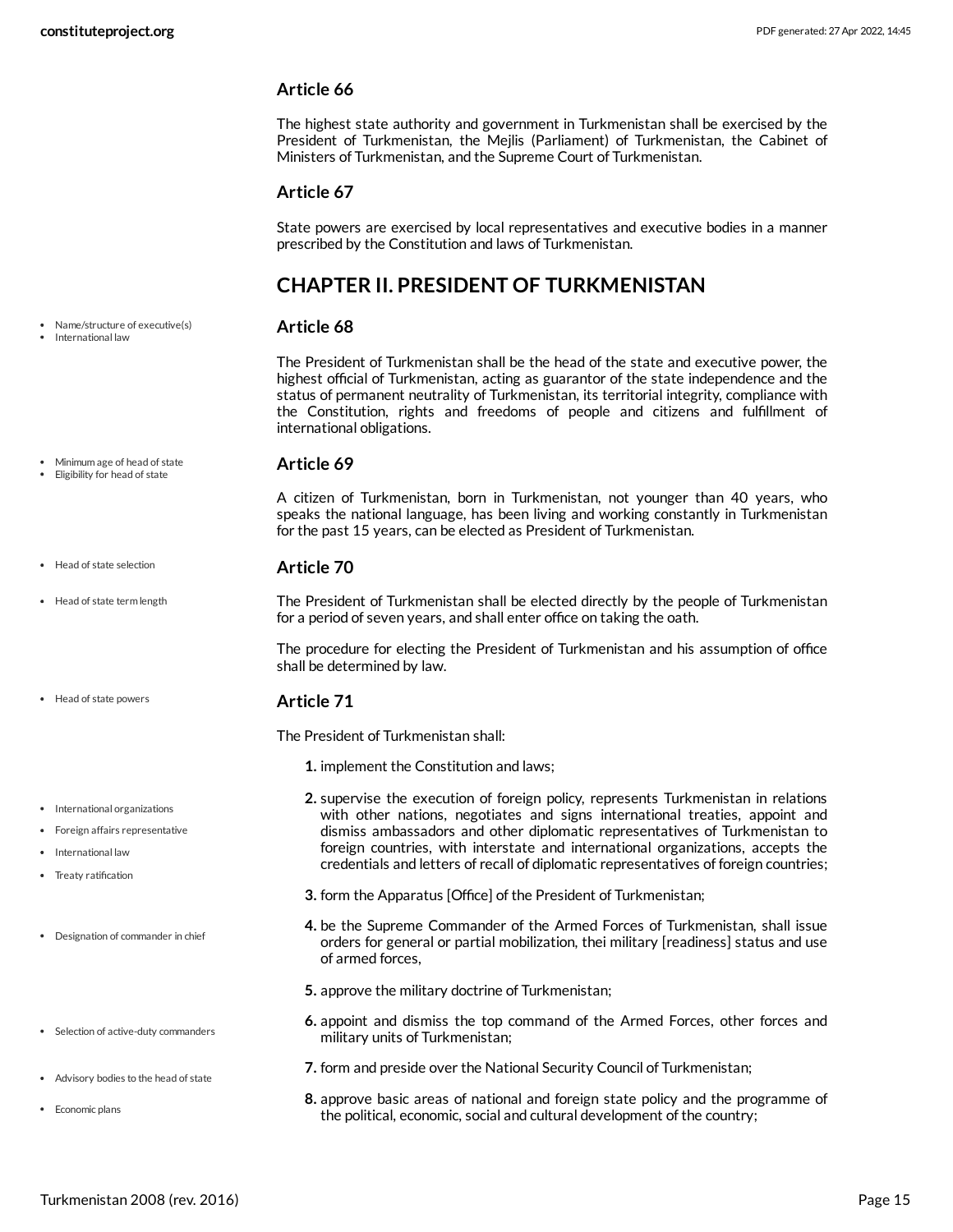- Budget bills
- Approval or veto of general legislation
- Veto override procedure
- Legislative oversight of the executive
- Electoral commission
- Extraordinary legislative sessions
- Referenda
- Right to renounce citizenship
- Ombudsman
- Supreme court selection
- Attorney general
- Cabinet selection
- Power to pardon
- Emergency provisions
- Head of state decree power

• Head of state immunity

The President of Turkmenistan shall issue decrees, regulations and orders, binding on the entire territory of Turkmenistan.

### **Article 73**

<span id="page-15-0"></span>**Article 72**

The President of Turkmenistan shall not be the deputy [member] of the Mejlis [Parliament].

### **Article 74**

<span id="page-15-1"></span>The President of Turkmenistan shall have the right to immunity. His honour and dignity shall be protected by law.

Maintenance, attendance and security of the President of Turkmenistan and his family shall be carried out by the state.

### <span id="page-15-2"></span>**Article 75**

The President of Turkmenistan may be prematurely released from his/her duty in case of his/her inability to fulfill his/her duties because of illness. The Mejlis, on the recommendation of an independent medical board set by it, may decide to release the Head of state removal

- **9.** submit for consideration and approval of the Mejlis of Turkmenistan the state budget of Turkmenistan and report on performance of the budget;
- **10.** sign the laws, in case of disagreement shall be entitled to, no later than two weeks, using the right of suspensive veto, return the law with his/her objections to the parliament for a second hearing and vote. If the parliament, with at least two-thirds of the total number of deputies, confirms its decision taken earlier, the President of Turkmenistan shall sign the law. The President of Turkmenistan shall not have the right of suspensive veto in relation to the laws on adoption of the Constitution and introduction of changes and amendments in it;
- **11.** address the people and the Mejlis of Turkmenistan with annual statements on the state of affairs of the country, basic areas of national and foreign policy of the state;
- **12.** form the Central Commission for Elections and Referenda in Turkmenistan, make changes in its composition;
- **13.** designate the date of referenda, shall have the right to convene an early session of the Mejlis;
- **14.** address issues related to grant of citizenship of Turkmenistan, reinstatement of citizenship and renunciation from citizenship,as well as grant of asylum;
- **15.** award state awards of Turkmenistan and grant military and other special state titles;
- **16.** with the consent of the Mejlis, appoint and dismiss the Chairperson of the Supreme Court of Turkmenistan, the Prosecutor General of Turkmenistan, the Minister of Internal Affairs of Turkmenistan, the Minister of Adalat [Justice] of Turkmenistan, the Commissioner for Human Rights [Ombudsman] of Turkmenistan;
- **17.** submit a proposal to the Mejlis of Turkmenistan on election of Authorized Representative for Human Rights in Turkmenistan;
- **18.** grant pardon and amnesty;
- **19.** order a state of emergency and martial law;
- **20.** address other issues, assigned to his competence by the Constitution and the laws.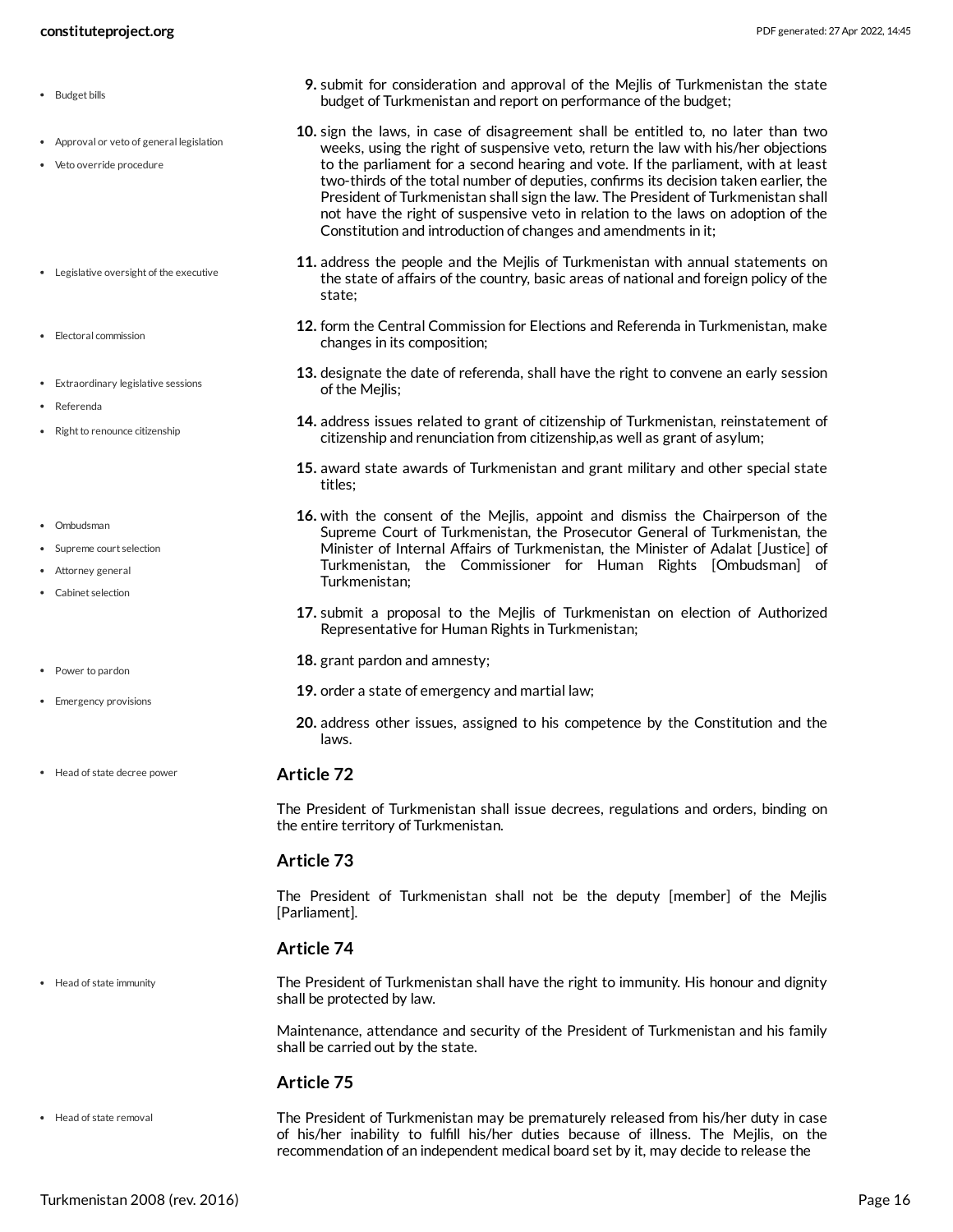**P**eferenda

Head of state replacement

• Structure of legislative chamber(s)

Size of first chamber First chamber selection Term length for first chamber

Dismissal of the legislature

Referenda

Election of the President of Turkmenistan, in this case, shall be held no later than 60 days from the day of transfer of powers to the Chairperson of the Mejlis of Turkmenistan. A person temporarily acting as President of Turkmenistan, shall not be nominated as a candidate for the presidency.

President of Turkmenistan from the office. Such decision shall be taken by at least two-

<span id="page-16-5"></span>In case of violation of the Constitution and laws of Turkmenistan by the President of Turkmenistan, the Mejlis may pass a no-confidence motion against him/her. The issue of no-confidence motion can be considered at the request of no less than two-thirds of the total members of the Mejlis. The decision of no-confidence motion shall be adopted by at least three-fourth of the established members of the Mejlis of Turkmenistan. The question for removal of the President of Turkmenistan from the office shall be put on

The President of Turkmenistan shall not be not entitled to transfer his/her powers to other public authorities or officials except for powers stipulated by paragraphs 2, 15, 18, article 71 of the Constitution, which may be transferred to the Chairperson of the

<span id="page-16-3"></span>If the President of Turkmenistan, for whatever reason, shall be unable to perform his/her duties, pending the election of the new President, the duties of the President of Turkmenistan shall be assigned to the Chairperson of the Mejlis of Turkmenistan.

third vote of the total members of the Mejlis.

national referendum.

**Article 76**

Mejlis.

No changes in the Constitution of Turkmenistan shall be made during this period.

# <span id="page-16-0"></span>**CHAPTER III. MEJLIS OF TURKMENISTAN**

### <span id="page-16-6"></span>**Article 77**

The Mejlis (Parliament) of Turkmenistan shall be the representative body, exercising the legislative authority.

### <span id="page-16-2"></span>**Article 78**

The Mejlis shall consist of 125 deputies, elected from constituencies with approximately equal number of voters, for five years.

### <span id="page-16-1"></span>**Article 79**

The Mejlis shall be dissolved prematurely in the following cases:

- **1.** on the basis of a decision through national referendum;
- **2.** on the basis of a resolution of the Mejlis, accepted by no less than two-third of the votes of the total number of deputies of the Mejlis (self-dissolution).
- **3.** by the President of Turkmenistan in case the formation of Mejlis office bearers [Chairperson, deputy chairpersons etc.] was not done within six months.

### **Article 80**

<span id="page-16-4"></span>The Mejlis shall independently establish the powers of the deputies, shall elect from among the deputies, the Chairperson of the Mejlis, his deputy, shall form committees and commissions.

The deputies of the Mejlis of the previous convocation shall remain in office until the first session of the Mejlis of the new convocation.

Leader of first chamber Legislative committees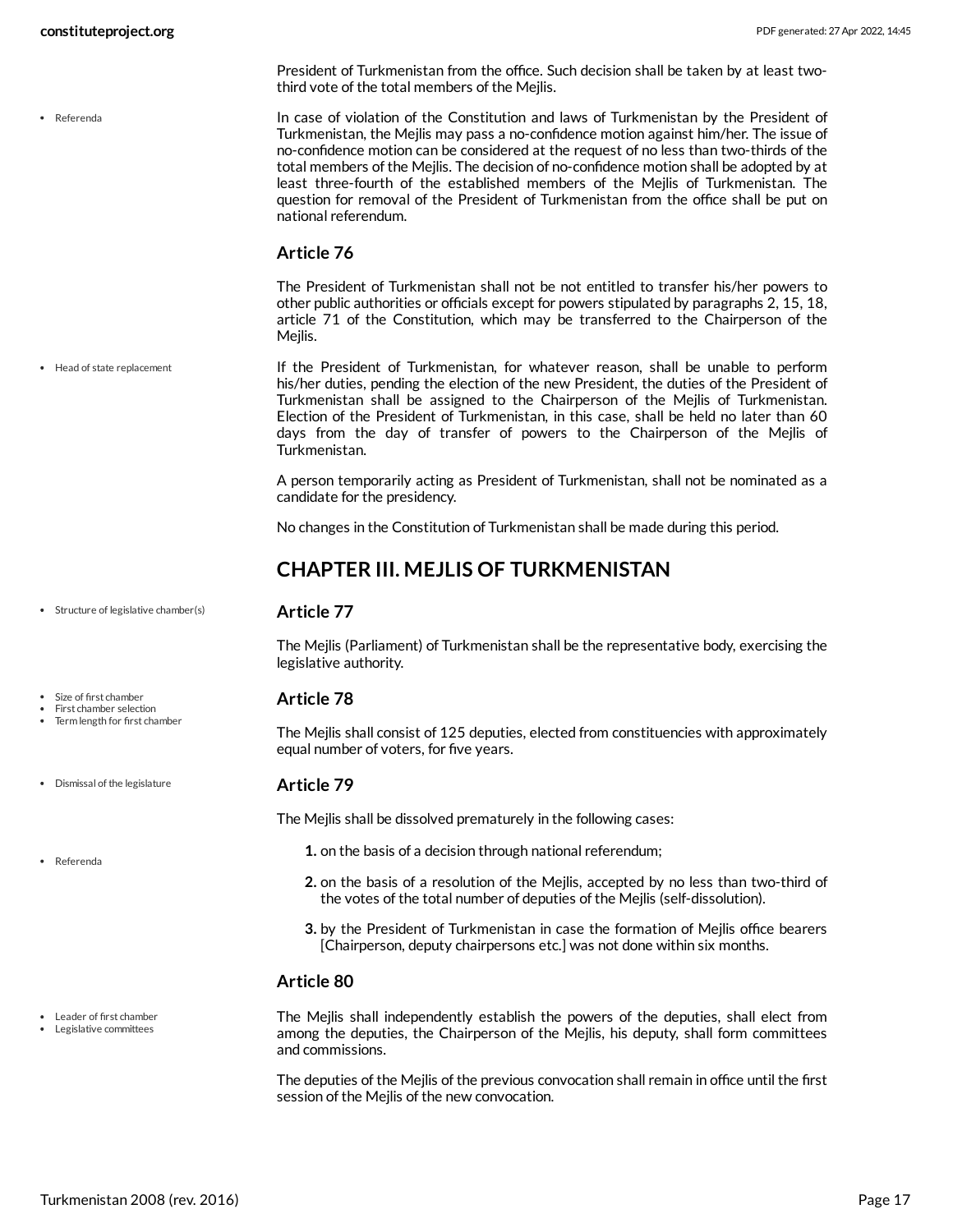<span id="page-17-0"></span>The Meilis shall:

- Constitution amendment procedure
- Constitutional interpretation
- Budget bills
- Economic plans
- Referenda
- Cabinet selection
- Ombudsman
- Supreme court selection
- Attorney general
- Constitutional interpretation
- International law
- Treaty ratification

Head of state decree power

- Supreme court powers
- Initiation of general legislation
- **1.** Adopt the Constitution, enact laws, make amendments and changes to the Constitution and laws, monitor their performance and their interpretation;
- **2.** Consider the approval of the programme of activities of the Cabinet of Ministers;
- **3.** Examine the issues related to approval of the state budget of Turkmenistan and report on its implementation;
- **4.** Consider the basic areas of national and foreign policy and programmes of political, economic social and cultural development of the country;
- **5.** Address issues of national referenda;
- **6.** Appoint [decide for] the election of the President of Turkmenistan, deputies of the Mejlis, members of Halk maslahaty and the Gengeshes.
- **7.** Consider the recommendations of the President of Turkmenistan on the issues related to the appointment and dismissal of the Chairperson of the Supreme Court of Turkmenistan, the Prosecutor General of Turkmenistan, the Minister of Internal Affairs of Turkmenistan, the Minister of Adalat [Justice] of Turkmenistan, the Ombudsman in Turkmenistan;
- **8.** Upon proposal of the President of Turkmenistan, establish state awards, awards state decorations to the President of Turkmenistan, assign him/her the military and other ranks;
- **9.** Determine conformity to or divergence from the Constitution and the normative legal acts by the state authorities and administration;
- **10.** Ratify and denounce international treaties;
- **11.** Consider issues related to change of state borders and administrative territorial division of Turkmenistan;
- **12.** Examine the issues related to peace and security;
- **13.** Address other issues within the competence of the Mejlis under the Constitution and laws.

### **Article 82**

<span id="page-17-1"></span>The Mejlis may transfer the right to issue laws on certain matters to the President of Turkmenistan, with subsequent consideration by the Mejlis of their approval.

The Mejlis may not transfer to anyone the right to legislate on:

- **1.** adoption and amendments in the Constitution;
- **2.** criminal and administrative law;
- **3.** legal proceedings.

### <span id="page-17-2"></span>**Article 83**

The right of legislative initiative shall belong to the President of Turkmenistan, the deputies of the Mejlis of Turkmenistan, the Cabinet of Ministers of Turkmenistan, and the Supreme Court of Turkmenistan.

Legislative oversight of the executive

### <span id="page-17-3"></span>**Article 84**

A deputy of the Mejlis shall have the right to enquiry, by oral and written questions, to the Cabinet of Ministers, ministers, and heads of other state bodies.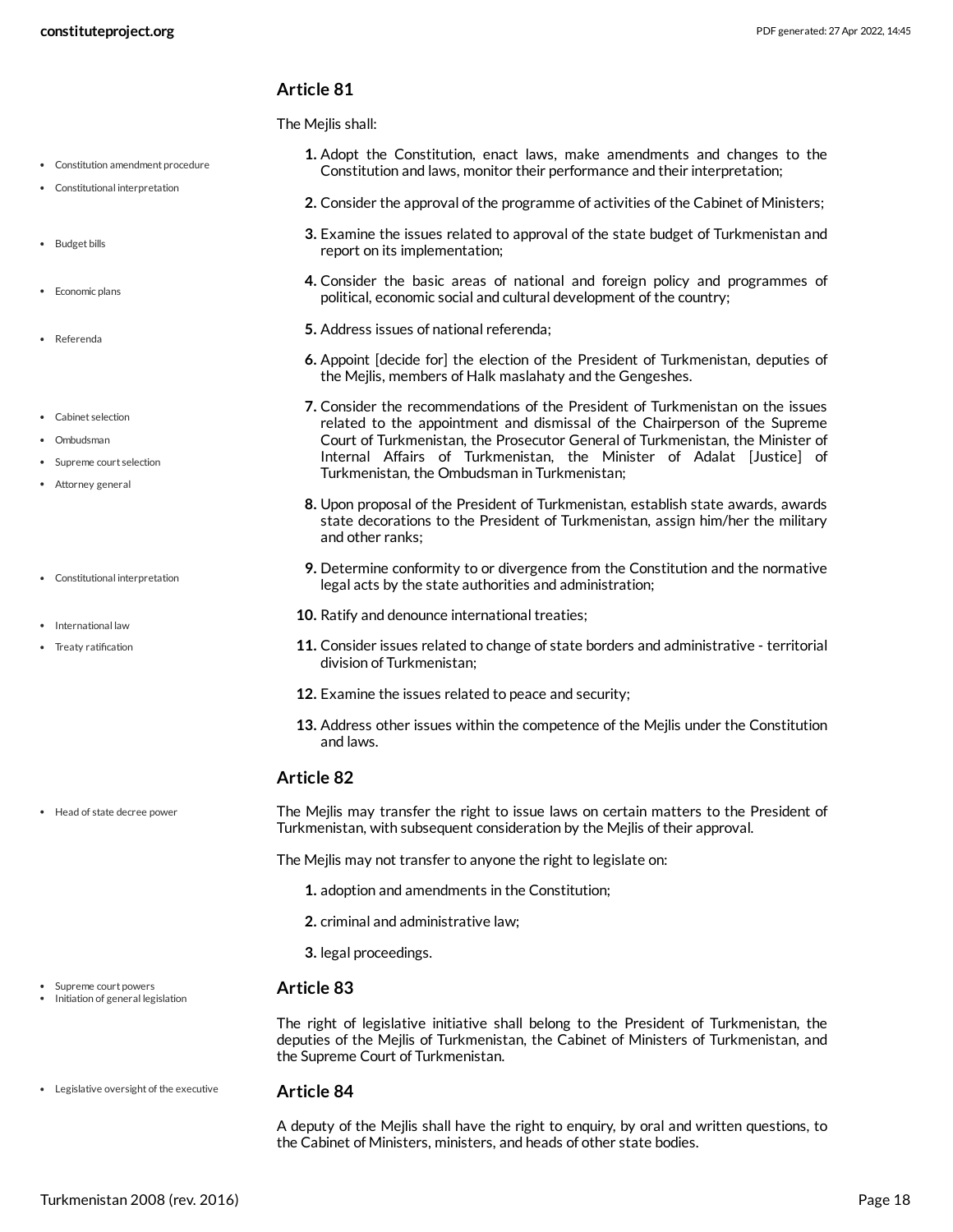The state shall guarantee to each deputy of the Mejlis the creation of enabling environment for smooth and effective implementation of their powers, protection of their rights and freedoms, life, honour and dignity and personal inviolability.

### <span id="page-18-3"></span>**Article 86**

A deputy shall be deprived of his/her parliamentary powers only by the Mejlis. The decision shall be taken by at least two-third vote of the total members of the Mejlis.

A deputy shall not be held administratively and criminally liable, detained, or otherwise deprived of liberty, without the consent of the Mejlis.

### <span id="page-18-2"></span>**Article 87**

A deputy of the Mejlis shall not concurrently hold the post of a Cabinet member, Hyakim (governor), Archyn (village leader), judge, and prosecutor.

### **Article 88**

The Chairperson of the Mejlis shall be elected by secret ballot. He shall report to the Mejlis and shall be relieved of his/her post by a decision of the Mejlis, voted by at least two-third majority of the total members of the Mejlis.

Vice Chairperson of the Mejlis shall be elected by open ballot, shall perform functions on behalf of the Chairperson, and shall act as Chairperson of the Mejlis in the absence of the Chairperson or his inability to exercise his/her powers.

### **Article 89**

Presidium (Panel) of the Mejlis shall perform the organization of activity of the Mejlis of Turkmenistan.

<span id="page-18-4"></span>The Presidium shall consist of the Chairperson of the Mejlis of Turkmensitan, his deputy, chairpersons of committees and commissions.

### **Article 90**

The procedure of the activity of the Mejlis and its committees and commissions, deputies, their functions and powers, shall be determined by law.

# <span id="page-18-0"></span>**CHAPTER IV. CABINET OF MINISTERS OF TURKMENISTAN**

### **Article 91**

The Cabinet of Ministers (Government) of Turkmenistan shall be the executive and administrative body. The President of Turkmenistan shall be the Chairperson of the Cabinet of Ministers.

### <span id="page-18-1"></span>**Article 92**

The Cabinet of Ministers shall consist of the deputies of the Chairperson of the Cabinet of Ministers and ministers. The President of Turkmenistan may bring in the composition of the Cabinet of Ministers other persons, who shall be heads of central bodies of executive power.

The Cabinet of Ministers shall be formed by the President of Turkmenistan within one month of his/her entering office and shall step down before the newly elected President.

Immunity of legislators Removal of individual legislators

Subsidiary unit government

- Eligibility for cabinet Outside professions of legislators
- Municipal government

Legislative committees

Legislative committees

Establishment of cabinet/ministers

Cabinet selection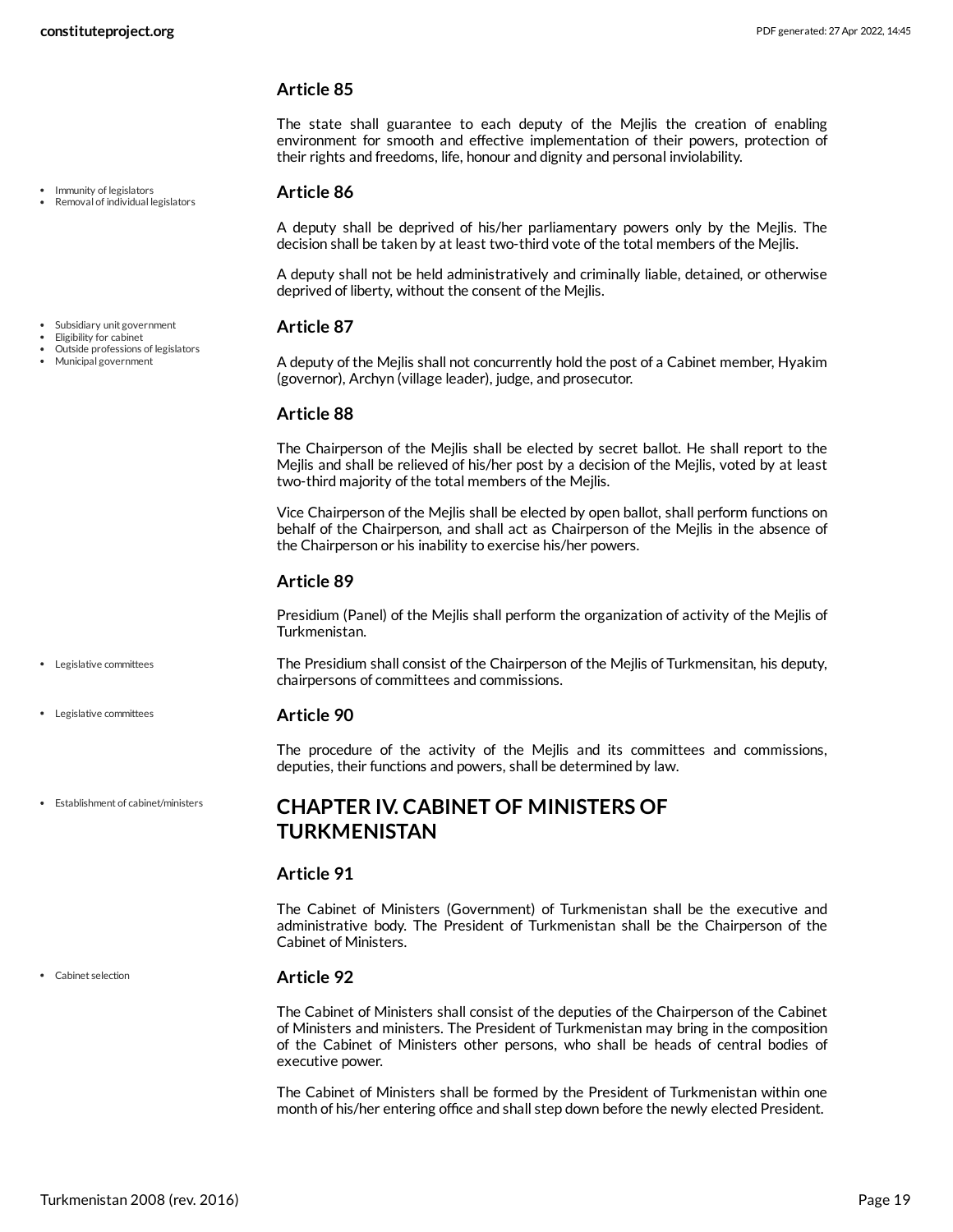Head of state decree power

• Economic plans

Protection of environment

### **Article 93**

The meetings of the Cabinet of Ministers shall be led by the President of Turkmenistan, or upon his/her instruction by one of the deputy Chairperson of the Cabinet of Ministers.

- <span id="page-19-2"></span>The Cabinet of Ministers within its competence shall approve decrees and issue orders binding for execution.
- Powers of cabinet

<span id="page-19-3"></span>**Article 94**

<span id="page-19-1"></span>The Cabinet of Ministers shall:

- **1.** arrange execution of the laws of Turkmenistan, acts of the President of Turkmenistan and the Mejlis of Turkmenistan;
- **2.** carry out measures to ensure and protect the rights and freedoms of citizens, protection of property rights and maintaining public order, national security;
- **3.** develop and submit for the consideration of the Mejlis proposals on basic areas of the national and foreign policy of the state, programmes of political, economic, social and cultural development of the country;
- **4.** carry out the state management of economic, social and cultural development;
- **5.** organize management of public enterprises, institutions and organizations;
- **6.** ensure rational use and conservation of natural resources;
- **7.** take measures to strengthen monetary and credit system;
- **8.** form, as appropriate, committees, senior management and other departments under the Cabinet of Ministers;
- **9.** carry out foreign economic activities; ensure development of cultural and other relations with foreign states;
- **10.** lead the activities of the government agencies, state enterprises and organizations; have the right to revoke the legal acts of ministries and departments and the bodies of local executive authority;
- **11.** address other issues referred to its competence by the Constitution, laws and other normative legal acts of Turkmenistan.

### **Article 95**

The powers of the Cabinet of Ministers, the procedure of its activity, and its relations with other state bodies shall be specified by law.

# <span id="page-19-0"></span>**CHAPTER V. JUDICIAL POWER**

### **Article 96**

The judicial power in Turkmenistan shall belong solely to the courts.

The judicial power shall be aimed to guard the citizens' rights and freedoms, state and public interests protected under the laws.

### **Article 97**

Structure of the courts

<span id="page-19-4"></span>The judicial power shall be exercised by the Supreme Court of Turkmenistan and other courts, stipulated by law.

The establishment of emergency courts and other entities, empowered as court, shall not be allowed.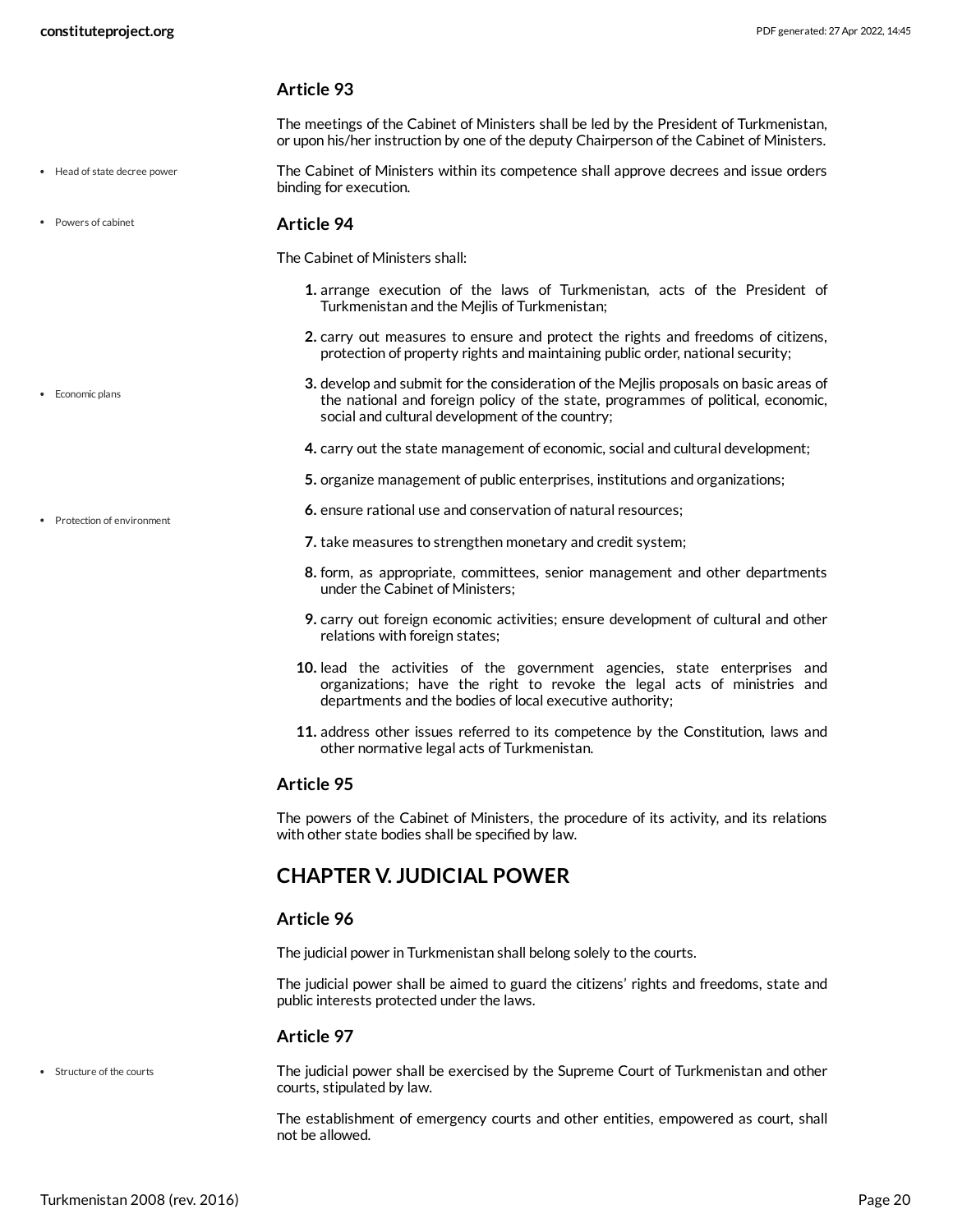<span id="page-20-5"></span><span id="page-20-4"></span><span id="page-20-0"></span>

| • Judicial independence                                         | <b>Article 98</b>                                                                                                                                                                                                                                                                                                                          |
|-----------------------------------------------------------------|--------------------------------------------------------------------------------------------------------------------------------------------------------------------------------------------------------------------------------------------------------------------------------------------------------------------------------------------|
|                                                                 | Judges shall be independent; they shall be subject only to the Constitution and law.<br>Interference in the work of judges, by whichever side, shall be unacceptable and<br>punishable by law.                                                                                                                                             |
|                                                                 | <b>Article 99</b>                                                                                                                                                                                                                                                                                                                          |
|                                                                 | The immunity of judges shall be guaranteed by law.                                                                                                                                                                                                                                                                                         |
| Supreme/ordinary court judge removal<br>Supreme court selection | Article 100                                                                                                                                                                                                                                                                                                                                |
|                                                                 | Judges shall be appointed and dismissed by the President of Turkmenistan. The<br>procedure of appointment of judges and their dismissal, shall be determined by law.                                                                                                                                                                       |
|                                                                 | Article 101                                                                                                                                                                                                                                                                                                                                |
|                                                                 | Judges shall not hold any other paid post, except for teaching and research activities.                                                                                                                                                                                                                                                    |
|                                                                 | <b>Article 102</b>                                                                                                                                                                                                                                                                                                                         |
|                                                                 | Cases in the court shall be dealt with collectively [bench], and in cases stipulated by law,<br>by a single judge.                                                                                                                                                                                                                         |
|                                                                 | Article 103                                                                                                                                                                                                                                                                                                                                |
| • Right to public trial                                         | The trials shall be held in open court. Hearing in closed session shall be permitted only in<br>cases specified by law, in compliance with all the rules of the procedure.                                                                                                                                                                 |
|                                                                 | Justice shall be administered on the basis of equality and competition of parties.                                                                                                                                                                                                                                                         |
| • Trial in native language of accused                           | Article 104                                                                                                                                                                                                                                                                                                                                |
|                                                                 | Judicial proceedings shall be conducted in the state language. Those involved in the case<br>and not speaking the language of the proceedings, shall have the right to get familiar<br>with the case material and the judicial proceedings through an interpreter, as well as the<br>right to speak in the court in their native language. |
| • Right to appeal judicial decisions                            | Article 105                                                                                                                                                                                                                                                                                                                                |
|                                                                 | The parties have the right to appeal the decisions, sentences and other verdicts of the<br>courts of Turkmenistan.                                                                                                                                                                                                                         |
|                                                                 | Article 106                                                                                                                                                                                                                                                                                                                                |
|                                                                 | Decisions, verdicts and other resolutions of the court shall be binding on the territory of<br>Turkmenistan.                                                                                                                                                                                                                               |
| • Right to counsel                                              | Article 107                                                                                                                                                                                                                                                                                                                                |
|                                                                 | The right to professional legal assistance shall be guaranteed at any stage of the legal<br>proceedings.                                                                                                                                                                                                                                   |
|                                                                 | The legal aid to citizens and organizations shall be rendered by lawyers, and other<br>physical persons and legal entities entitled to render such aid.                                                                                                                                                                                    |
|                                                                 | Article 108                                                                                                                                                                                                                                                                                                                                |
|                                                                 | The competence, formation and procedures of the court shall be defined by law.                                                                                                                                                                                                                                                             |

<span id="page-20-6"></span><span id="page-20-3"></span><span id="page-20-2"></span><span id="page-20-1"></span>

Municipal government Subsidiary unit government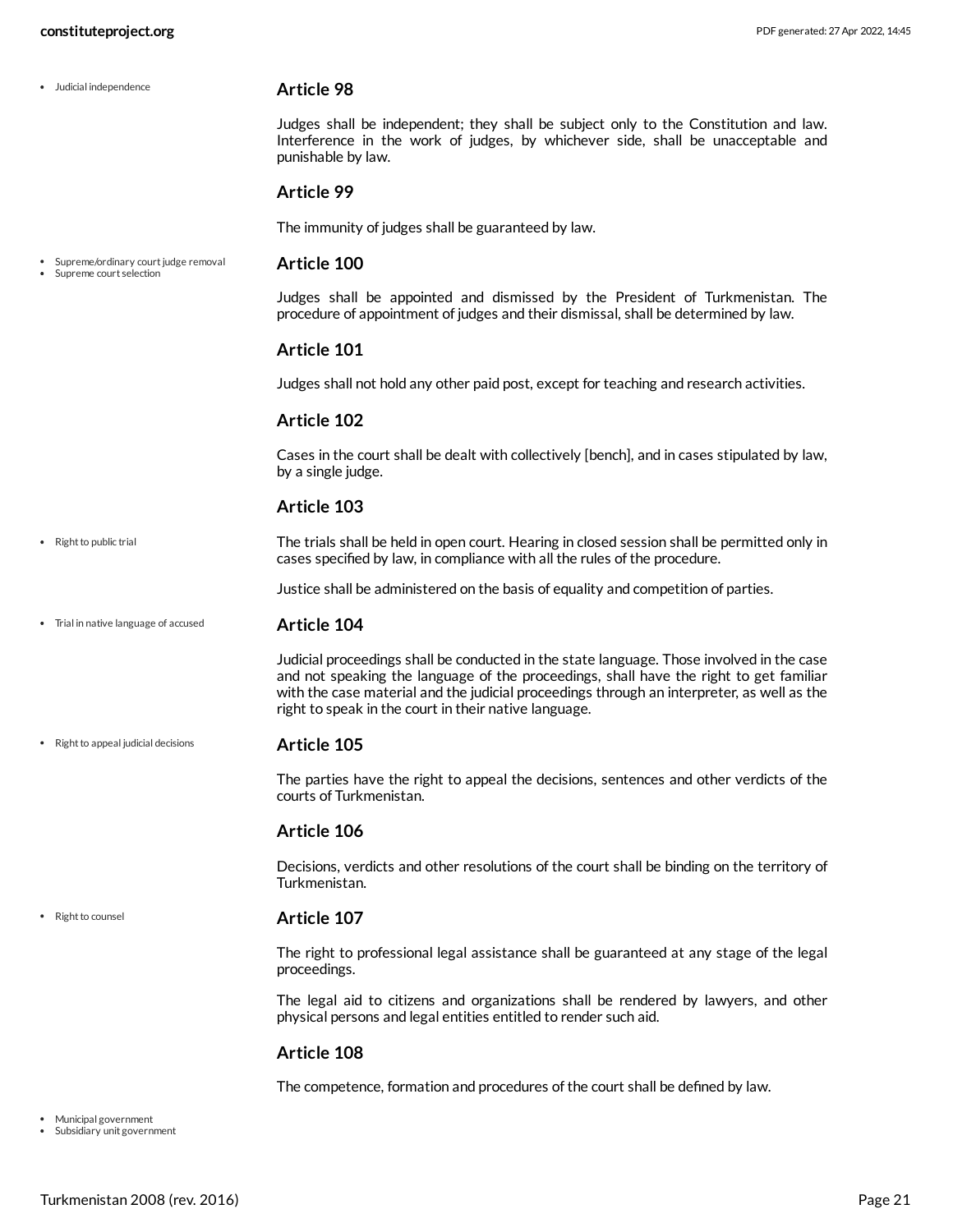# <span id="page-21-0"></span>**CHAPTER VI. LOCAL GOVERNMENT AUTHORITIES**

### **Article 109**

In the provinces, districts and cities, local representative bodies – Halk maslahaty (people's council) shall be established in the manner prescribed by law. Members of Halk maslahaty shall be elected by citizens of Turkmenistan residing in the respective administrative - territorial units.

### **Article 110**

Halk maslahaty in the respective territory shall:

- **1.** it participates in organizing the implementation of the programmes of economic, social and cultural development;
- **2.** approve the local budget and report on its performance;
- **3.** contribute in law enforcement and maintaining public order, protection of rights and legal interests of citizens;
- **4.** hear reports from heads of local executive bodies on the implemented activities in the areas of economic, social and cultural development of the territory;
- **5.** deal with other issues assigned by Turkmenistan law to the competition of Halk maslahaty.

Resolutions adopted by Halk maslahaty shall be binding within their respective territory.

Functions, powers and operational procedure of Halk maslahaty, their members shall be specified by law.

### **Article 111**

Executive power on the ground shall be exercised through: in welayats - hyakims (governors) of welayats, in etraps (disctricts) –hyakims of etraps, in towns and cities – hyakims of towns and cities.

### **Article 112**

Hyakims shall be appointed and dismissed by the President of Turkmenistan and accountable to him.

### **Article 113**

Hyakims ensure execution of the Constitution and laws of Turkmenistan, acts of the President of Turkmenistan, the Cabinet of Ministers, and resolutions of the Mejlis of Turkmenistan.

Hyakims, within the limits of their competence, shall take binding decisions to be implemented on their subordinated territory.

### **Article 114**

Functions and powers of Hyakims and their activities shall be specified by law.

Municipal government

# <span id="page-21-1"></span>**SECTION IV. LOCAL SELF-GOVERNMENT**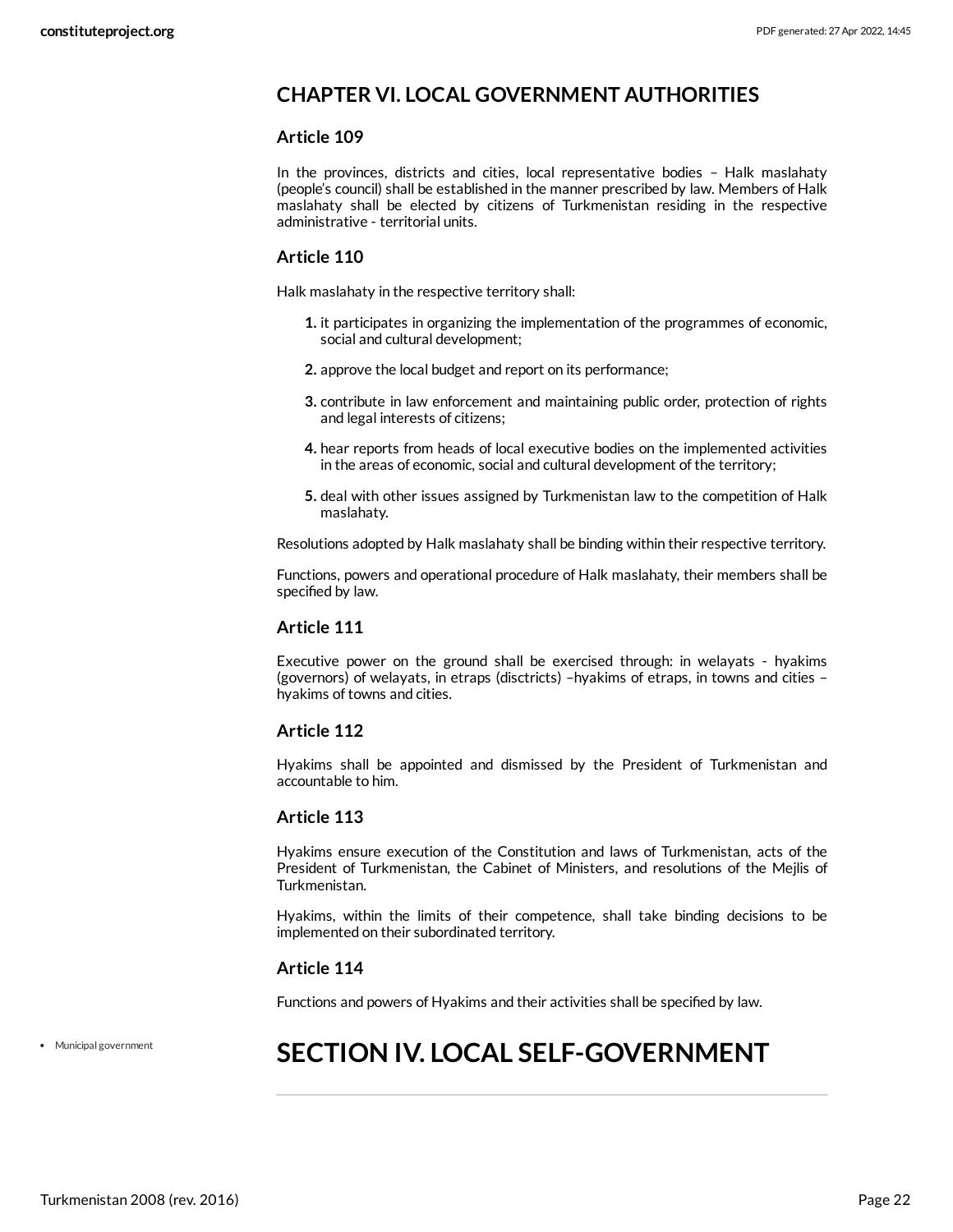<span id="page-22-0"></span>Local self-government systems consist of Gengeshes and bodies of territorial public self-government. Gengeshes are representative bodies whose Members shall be elected by citizens of Turkmenistan residing in the respective administrative - territorial units.

# <span id="page-22-1"></span>**Article 116**

The Gengeshes in the respective territory shall:

- **1.** determine the basic areas of economic, social and cultural development;
- **2.** draw up and approve the budget and report on its performance;
- **3.** set local taxes and fees, and their treatment (administration);
- **4.** manage property, which they own;
- **5.** define measures for rational use of natural resources and environmental protection;
- **6.** contribute to maintaining public order;
- **7.** deal with other issues assigned by law to the competence of the Gengesh.

The decisions taken by the Gengeshes within the limits of their competence shall be binding in their respective territory.

The law may confer certain state powers to the Gengeshes earmarking necessary material and financial means for their realization. Realization of the delegated powers shall be supervised by the state.

# <span id="page-22-2"></span>**Article 117**

The Gengesh shall elect Archyn (Gengesh Head) from its staff members, who shall supervise the work of the Gengesh and shall be accountable to it.

Archyn shall enforce the implementation of decisions of the Gengesh, acts of the state and government authorities, and shall address the issues of local importance.

# <span id="page-22-3"></span>**Article 118**

The procedure of formation and activity of gengeshes and bodies of territorial public self-government, as well as their relationship with public authorities are determined by law.

# <span id="page-22-4"></span>**SECTION V. ELECTION SYSTEM, REFERENDUM**

• Restrictions on voting

- Claim of universal suffrage
- Head of state selection
- Municipal government Subsidiary unit government
- First chamber selection

# <span id="page-22-5"></span>**Article 119**

<span id="page-22-6"></span>Elections of the President of Turkmenistan, deputies of the Mejlis, members of the halk maslahaty (Peoples Council) and Gengesh shall be held by universal and equal suffrage. The citizens of Turkmenistan, who attained the age of 18, shall have the right to vote; each voter shall have one vote.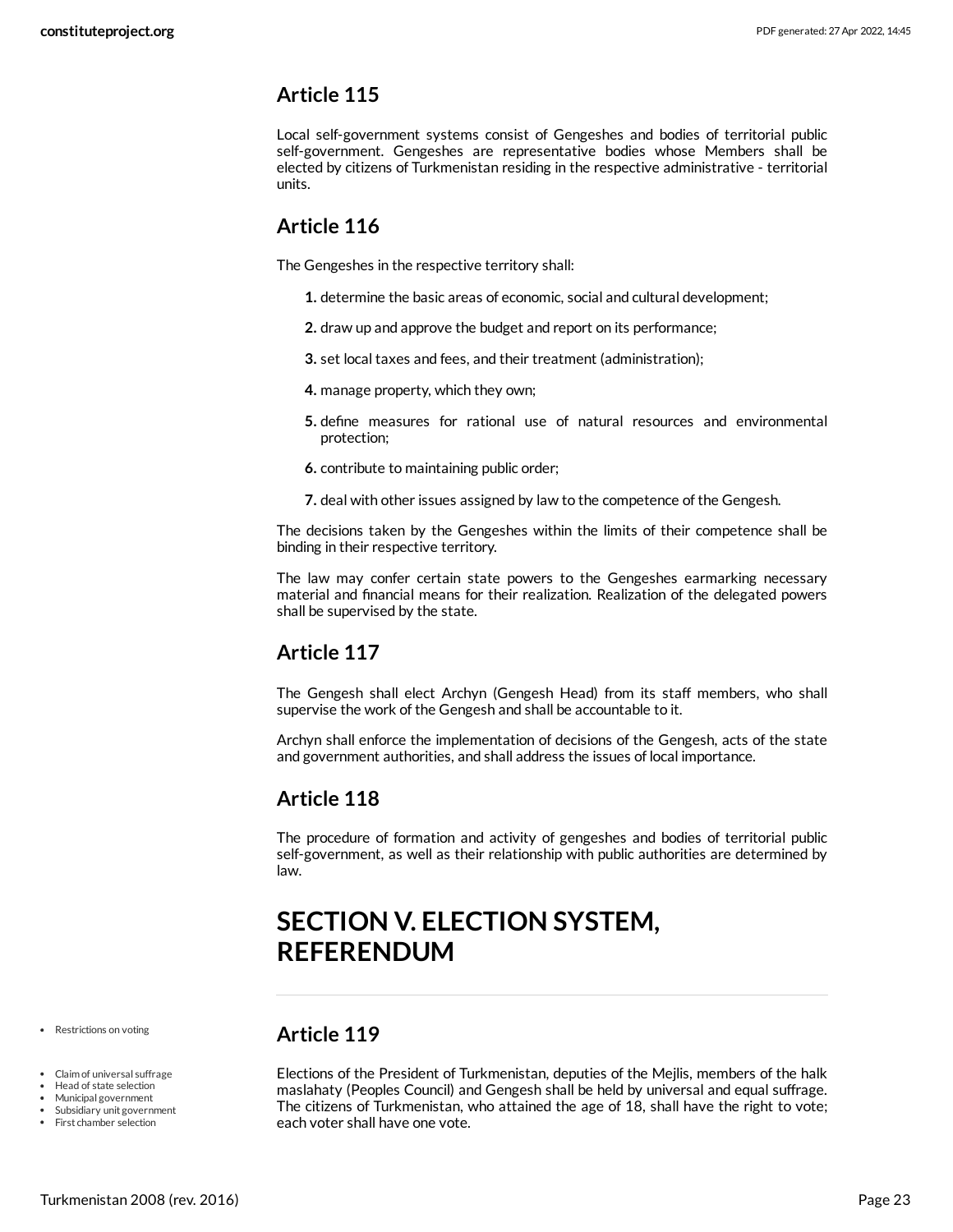Eligibility for first chamber Minimum age for first chamber Citizens recognized by the court as legally incapable, as well as serving sentence in prisons, shall not participate in elections. Limiting the electoral rights of citizens in other cases shall not be acceptable, and shall be punishable by law.

### <span id="page-23-0"></span>**Article 120**

A citizen of Turkmenistan who has attained the age of 25 and has lived [continuously] in Turkmenistan for the past ten years, can be elected as deputy of the Mejlis.

The requirements for candidates for membership of the Mejlis, Halk maslahaty and Gengeshes shall be defined by laws of Turkmenistan.

### <span id="page-23-1"></span>**Article 121**

<span id="page-23-2"></span>Elections shall be direct and the elected persons shall be elected directly by the citizens.

### **Article 122**

Voting in elections shall be by secret ballot, manipulation of the will of the voters during voting shall not be permitted.

# <span id="page-23-3"></span>**Article 123**

The right to nominate candidates shall be exercised in accordance with the legislation of Turkmenistan.

## <span id="page-23-4"></span>**Article 124**

National and local referenda may be carried out in order to address major issues of state and public life.

Decisions adopted by referenda may be repealed or amended only through referendum.

## <span id="page-23-5"></span>**Article 125**

The right to conduct national referendum shall belong to the Mejlis of Turkmenistan upon proposal of at least two-third of the total number of deputies, or on the petition of no less than 250 000 eligible voters.

### **Article 126**

<span id="page-23-6"></span>The right to conduct local referenda shall belong to the Gengesh on its initiative, or at the suggestion of no less than one quarter of voters residing in the respective territory.

## <span id="page-23-7"></span>**Article 127**

Referenda shall be held through universal, equal, direct and secret vote.

Citizens of Turkmenistan with electoral rights shall participate in referenda.

### <span id="page-23-8"></span>**Article 128**

The procedure for conduct of elections, national and local referenda, shall be determined by law. The elections and referenda shall not be held during the period of state of emergency and martial law.

### First chamber selection Head of state selection

• Secret ballot

Referenda

Referenda

Municipal government

Referenda

Emergency provisions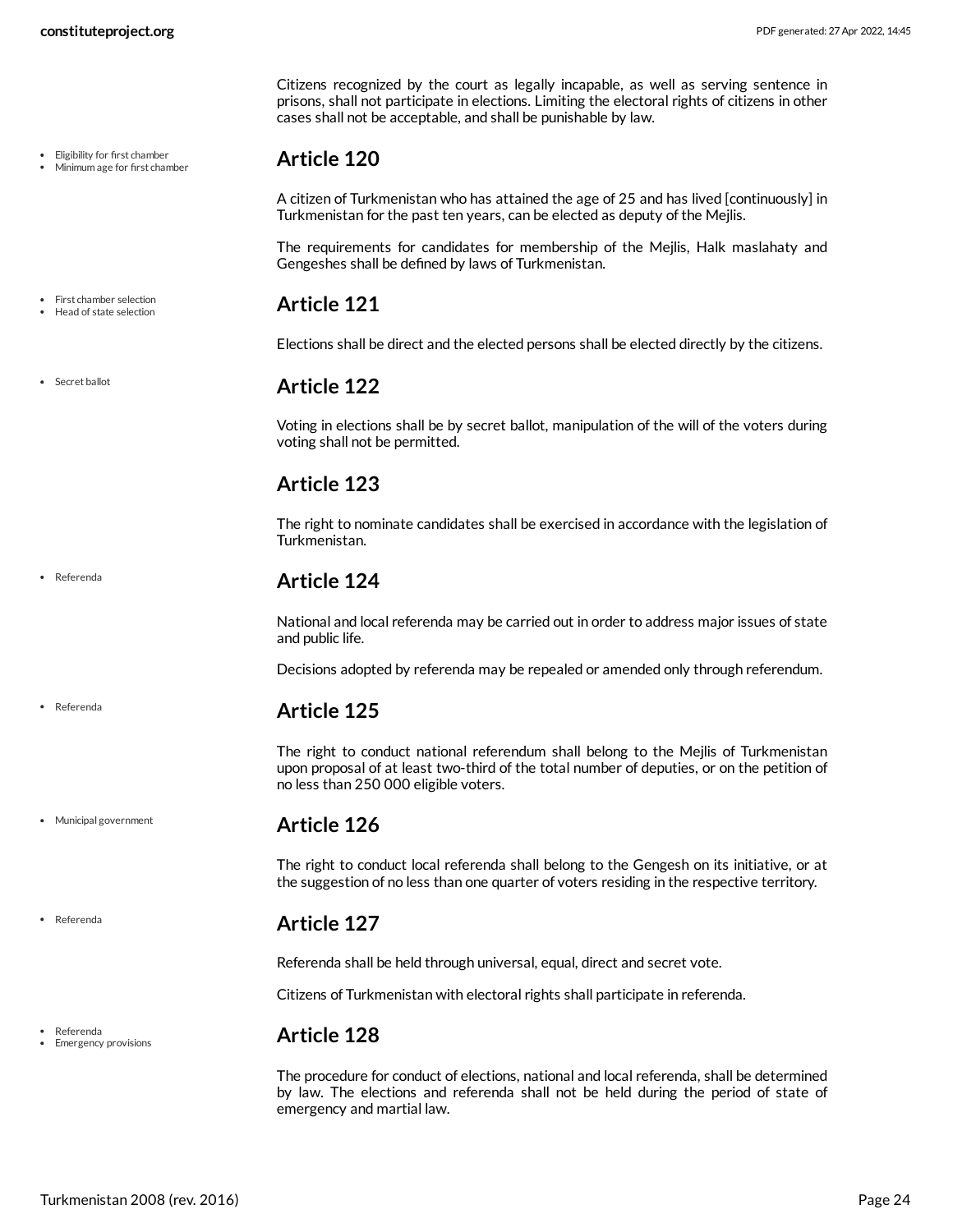# <span id="page-24-0"></span>**SECTION VI. PROSECUTOR'S OFFICE**

# <span id="page-24-1"></span>**Article 129**

The supervision of precise and uniform enforcement of the laws of Turkmenistan, acts of the President of Turkmenistan and the Cabinet of Ministers of Turkmenistan, resolutions of the Mejlis of Turkmenistan, shall be vested in the Prosecutor General of Turkmenistan, and his/her subordinate prosecutors.

The Prosecutor shall participate in court proceedings on grounds of and in the manner prescribed by law.

# <span id="page-24-2"></span>**Article 130**

The Prosecutor's office shall supervise the legality of operational and criminal investigations.

# <span id="page-24-3"></span>**Article 131**

The Prosecutor General of Turkmenistan heads the common centralized system of public prosecution bodies.

The procedure of appointment and dismissal of prosecutors shall be determined by law.

# <span id="page-24-4"></span>**Article 132**

The Prosecutor General and his/her subordinated prosecutors, in exercising their powers shall be guided only by the law.

# <span id="page-24-5"></span>**Article 133**

Competence, order of formation and activity of public prosecution bodies shall be determined by law.

# <span id="page-24-6"></span>**SECTION VII. ECONOMY AND FINANCIAL SYSTEM**

# <span id="page-24-7"></span>**Article 134**

The economy of Turkmenistan shall be based on the principles of market relations.

The state shall encourage and support entrepreneurship, promote development of small and medium enterprises.

# <span id="page-24-8"></span>**Article 135**

Taxes, fees and other mandatory payments of the government, the grounds of tax liability, system of legal protection of the taxpayer shall be determined by law.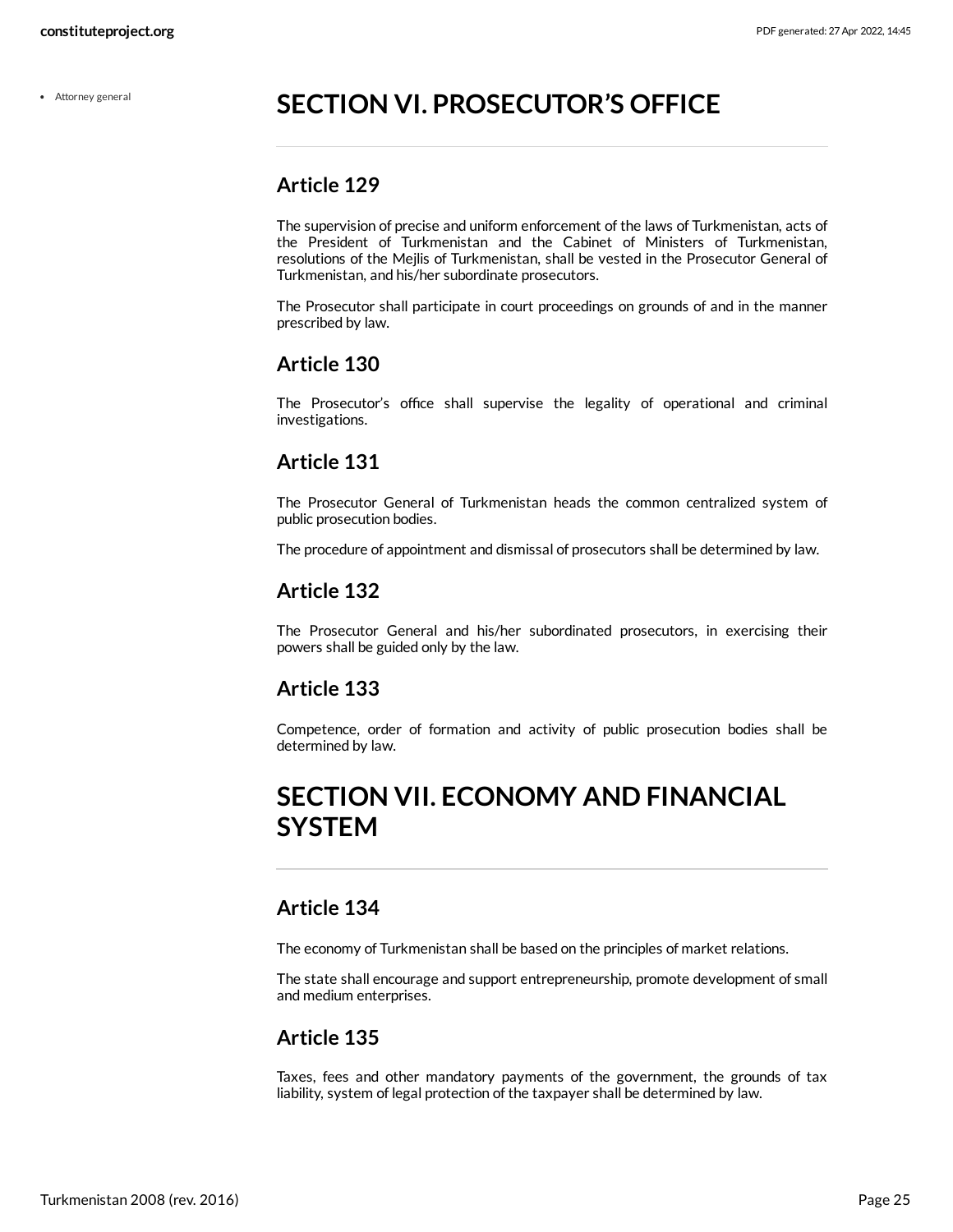<span id="page-25-0"></span>The financial system of Turkmenistan shall consist of the budget system, banking system, financial institutions and financial assets of enterprises, organizations, agencies and citizens of Turkmenistan.

In Turkmenistan shall be implemented the common budget, financial, tax, monetary and credit policy.

# <span id="page-25-1"></span>**Article 137**

The budget system of Turkmenistan shall consist of aggregate budgets of all levels constituting components of the State Budget of Turkmenistan.

General principles of budgeting and operation of the budget system of Turkmenistan, as well as the basis for budget operations and inter-budget relations in Turkmenistan shall be determined by law.

• Central bank

# <span id="page-25-2"></span>**Article 138**

The banking system of Turkmenistan shall consist of the Central Bank and credit institutions of Turkmenistan.

The Central Bank of Turkmenistan shall ensure implementation of the uniform state monetary-credit policy, organization of cash circulation, the functioning of settlement and payment system, protection of interests of creditors and depositors of credit institutions and the management of international reserves of Turkmenistan, and perform other functions stipulated by law.

# <span id="page-25-3"></span>**Article 139**

The Manat shall be the national currency.

The turnover of the foreign currency on the territory of Turkmenistan shall be governed by law.

# <span id="page-25-4"></span>**SECTION VIII. FINAL PROVISIONS**

# <span id="page-25-5"></span>**Article 140**

Laws, other legal acts of state authorities and officials shall be adopted on grounds of and in compliance with the Constitution.

In case of divergence between provisions of the Constitution and laws, the provisions of the Constitution shall be applied.

## <span id="page-25-6"></span>**Article 141**

The provisions of the Constitution on state government in the form of the presidential republic shall not be changed.

Constitution amendment procedure Referenda

Unamendable provisions

### <span id="page-25-7"></span>**Article 142**

The constitutional law on approval and revision of the Constitution shall be deemed adopted if no less than two third of the total number of deputies of the Mejlis of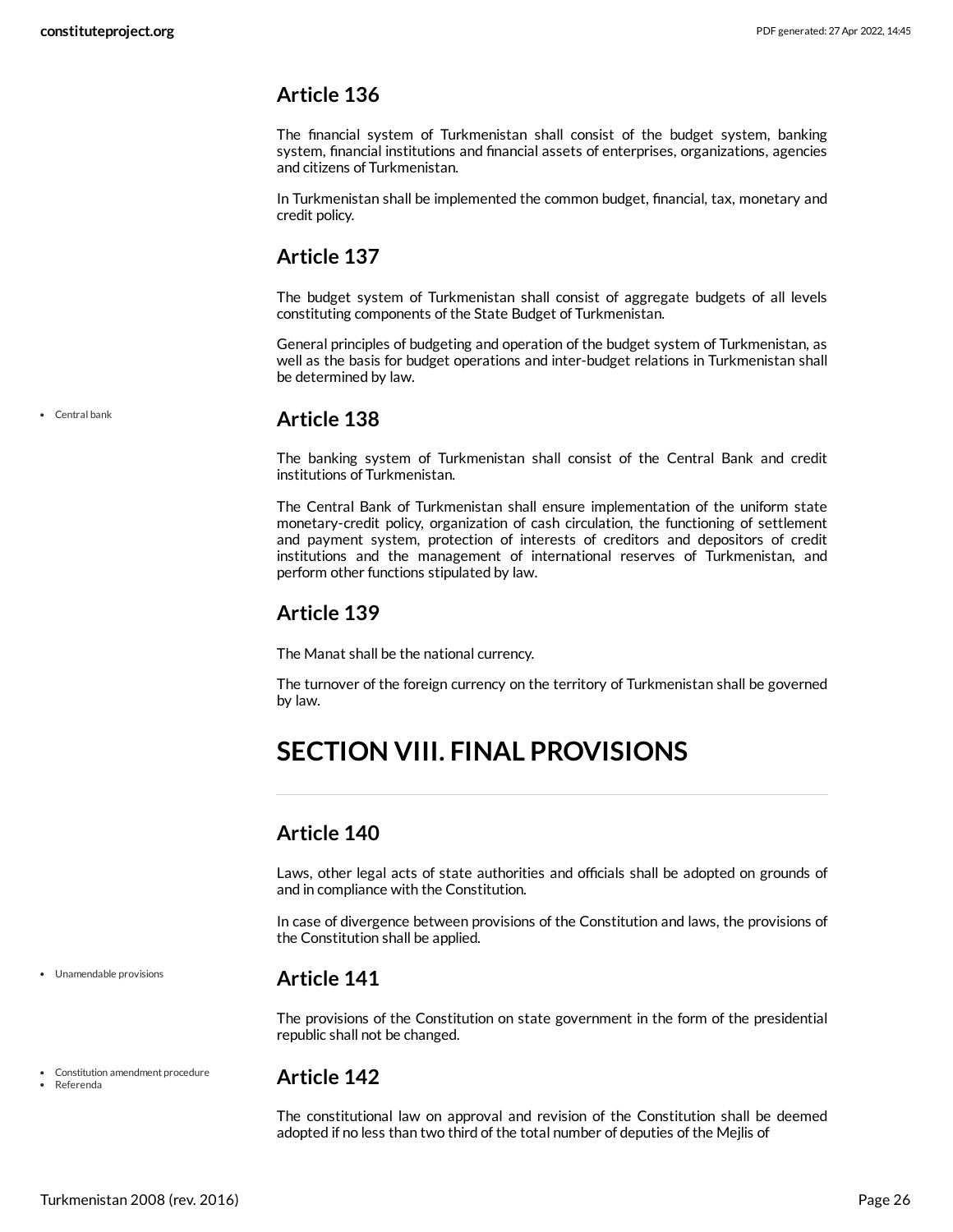Turkmenistan or more than a half of the citizens of Turkmenistan participating in national referendum voted for it.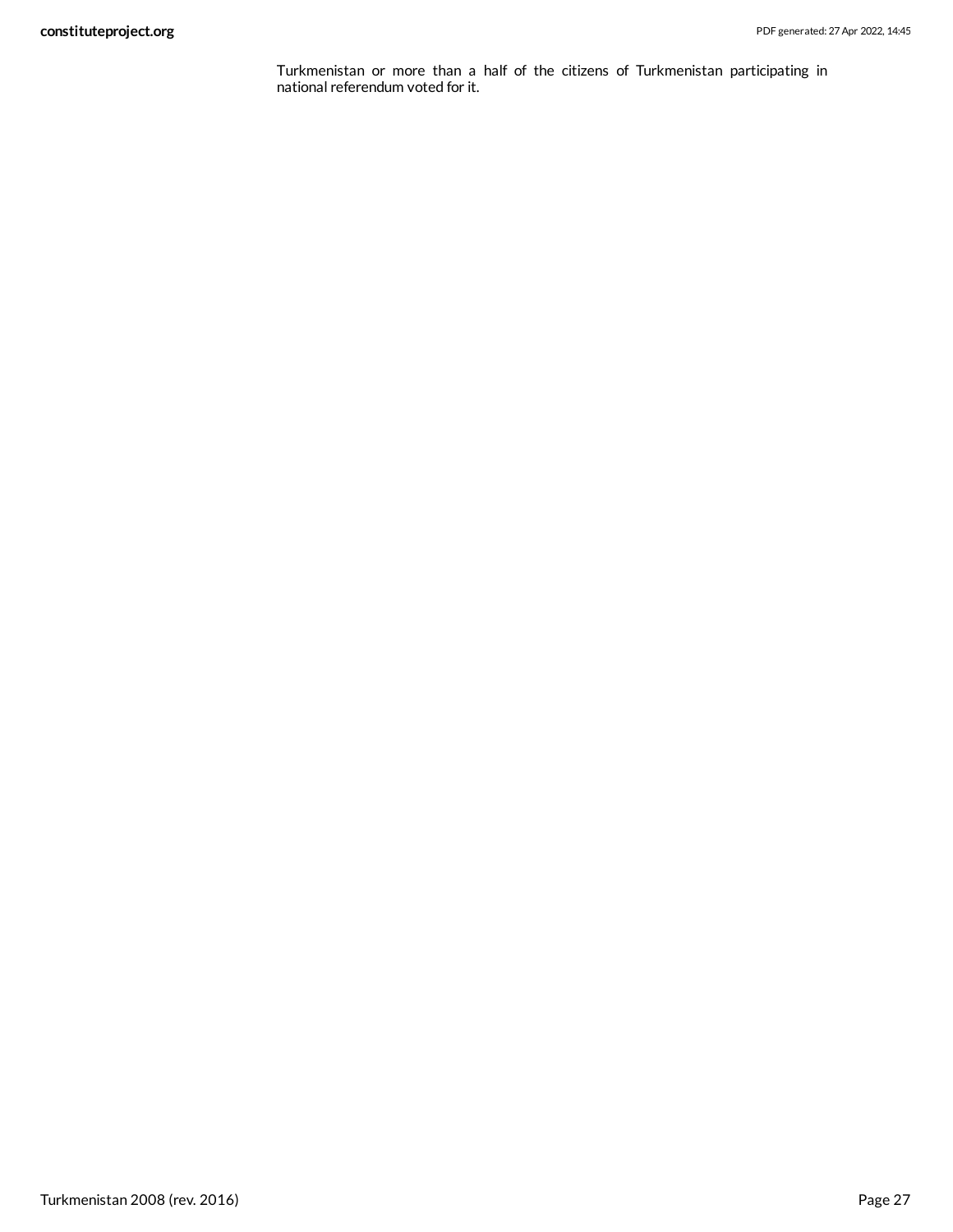# **Topic index**

# A

| B |  |
|---|--|
|   |  |
|   |  |
| C |  |
|   |  |
|   |  |
|   |  |
|   |  |
|   |  |
|   |  |
|   |  |
|   |  |
|   |  |
|   |  |
|   |  |
| D |  |
|   |  |
|   |  |
|   |  |
|   |  |
|   |  |
|   |  |
| E |  |
|   |  |
|   |  |
|   |  |
|   |  |
|   |  |
|   |  |
|   |  |
|   |  |
|   |  |
|   |  |
|   |  |
|   |  |
|   |  |
|   |  |
|   |  |
|   |  |
|   |  |
|   |  |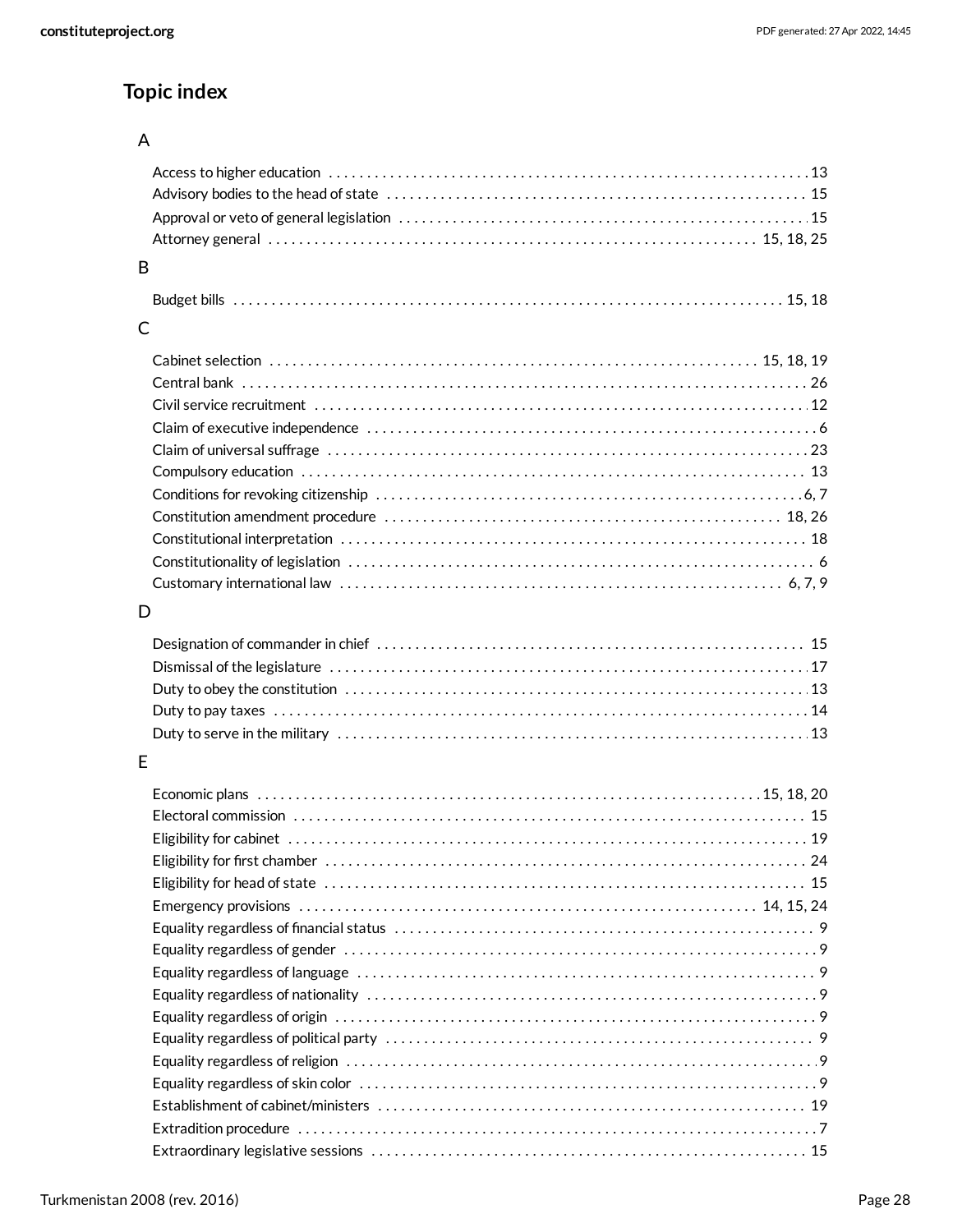| G            |  |
|--------------|--|
|              |  |
|              |  |
| H            |  |
|              |  |
|              |  |
|              |  |
|              |  |
|              |  |
|              |  |
|              |  |
|              |  |
| $\mathbf{I}$ |  |
|              |  |
|              |  |
|              |  |
|              |  |
|              |  |
|              |  |
| J            |  |
|              |  |
| $\mathbf{L}$ |  |
|              |  |
|              |  |
|              |  |
|              |  |
| M            |  |
|              |  |
|              |  |
|              |  |
|              |  |
| N            |  |
|              |  |
|              |  |
|              |  |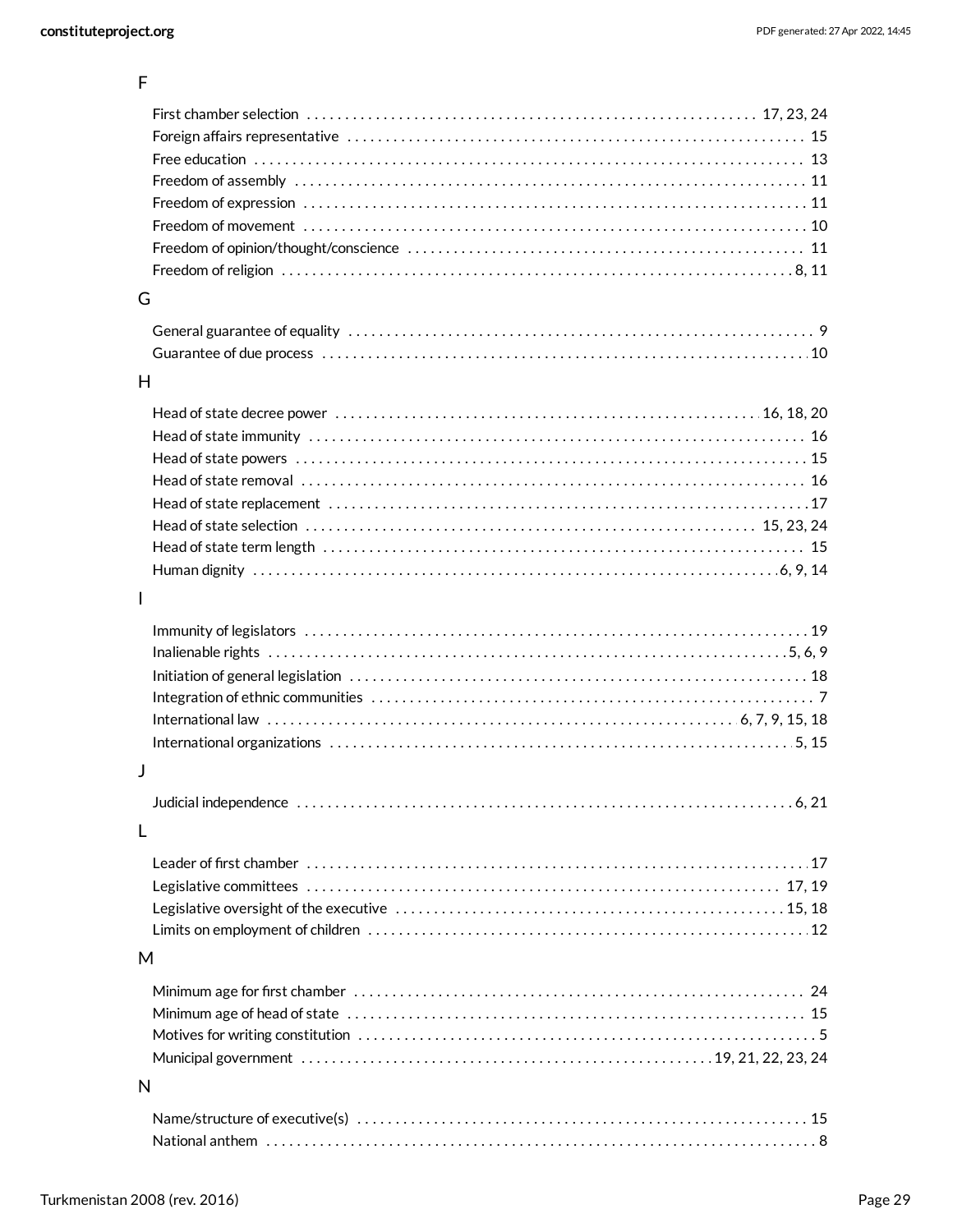| $\circ$ |  |  |  |  |
|---------|--|--|--|--|

# P

# R